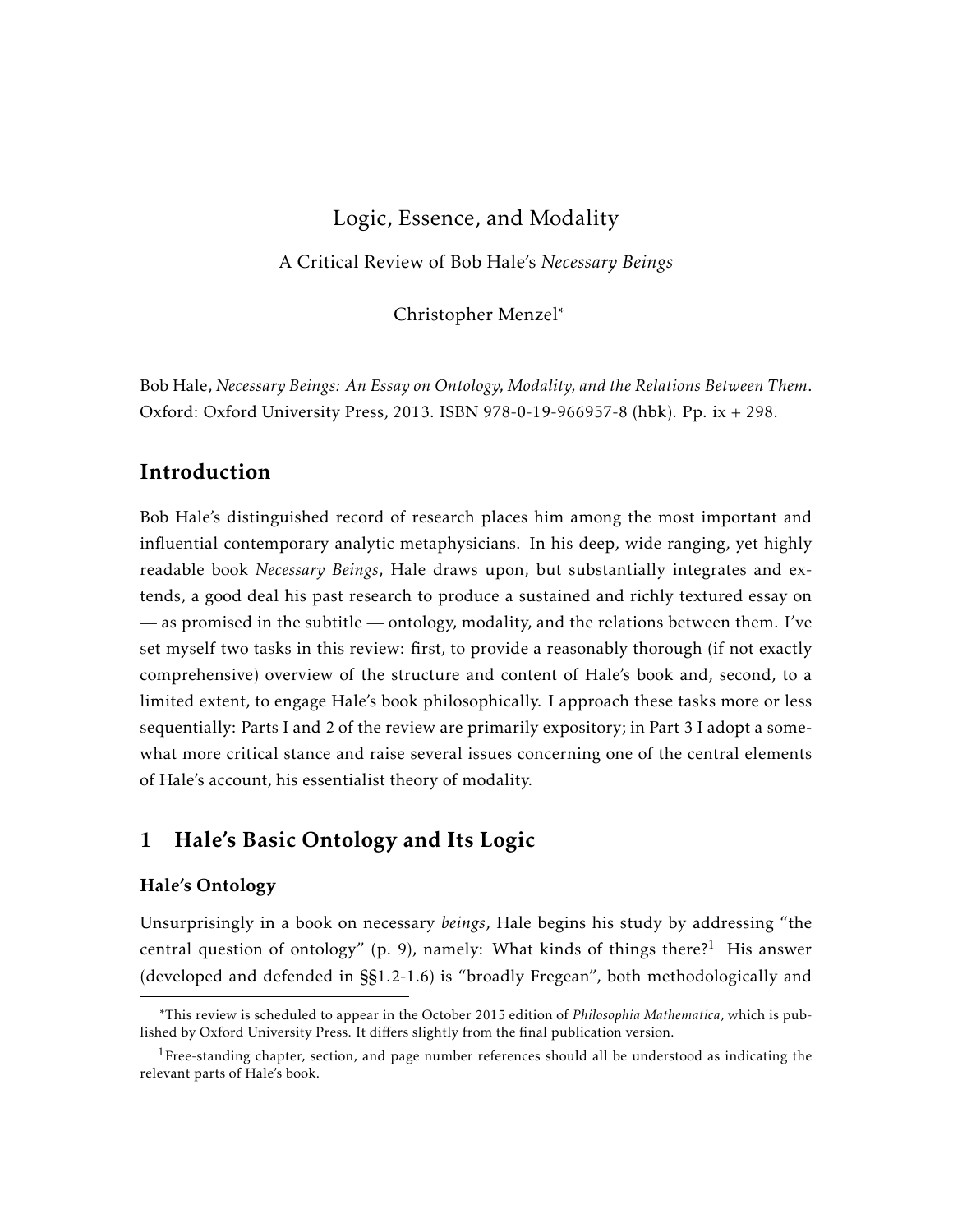substantively — methodologically, like Frege, Hale takes the kinds of things there are to be a direct reflection of a certain logical categorization of natural language expressions; substantively, both his chosen lexical categories and the corresponding ontological kinds are distinctively Fregean. More specifically, the fundamental categories of expressions are *sentences* and *singular terms,* i.e., names and other "devices of singular reference" (p. 11). *Predicates* fall into a hierarchy of derivative categories. Specifically, first-level predicates result from removing one or more singular terms from a given sentence and replacing them with variables; second-level predicates (including, notably, first-order quantifiers) from the removal of one or more first-level predicates (and perhaps one or more singular terms); and so on. A predicate is *n*-place, for natural numbers  $n \ge 1$ , if it results from the removal of exactly *n* referring expressions. (I'll often use standard *λ*-notation  $[\lambda v_1 ... v_n \varphi]$ to indicate an *n-*place predicate and its relevant variables.<sup>2</sup>) *Object*s, then, are the kind of thing that can (only) be referred to by a singular term. *Properties* are the kind of things that can be referred to by meaningful (though perhaps quite complex and gerrymandered) predicates, and they fall into a corresponding hierarchy of types. A *first-order* property is the kind of thing that could be referred to by a first-level predicate; a *second-order* property the kind of thing that can be referred to by a second-level predicate; and so on. A property is *n*-place if it can be referred to by an *n*-place predicate and a *relation* is simply an *n*-place property, for  $n \ge 2$ <sup>3</sup> So properties for Hale, while perhaps not identical to the meanings of possible predicates, are at least strongly correlated with them and, hence, are to be individuated intensionally (pp. 189, 193) — predicates with different meanings can obviously have the same extensions and so, likewise, predicates referring to different properties. (*Functions* are often singled out for special attention in Hale's account but, metaphysically, can be thought of as many-one relations — though as noted below, some functions are not the values of any predicates and their existence must be inferred by other means.) Hale refers to his conception of properties as an *abundant* conception, as it "takes as sufficient for the existence of a property what one might reasonably see as the bare minimum required to distinguish properties from entities of other categories."<sup>4</sup> Importantly, though, properties for Hale are "by their very nature finitely specifiable" (p. 194), that is, they must be expressed by a *finite* (though perhaps quite complex and gerrymandered)

<sup>2</sup>Hale does not avail himself of *λ*-predicates or the like but, as his underlying logic includes comprehension principles (see Ch. 8) their addition would constitute a conservative extension to his logical framework.

 $3$ Hale himself is not quite this explicit; I'm generalizing from the fact that he refers to (1-place) properties as "non-relational properties" and relations as "relational properties" on p. 12.

 $4$ As Hale emphasizes, his notion of abundance differs starkly from that of Lewis (1986, pp. 50ff), for whom an abundant conception is one on which every set is (or is the extension of) a property. Neither, however, is Hale's conception *sparse*. For Lewis, sparse properties "carve nature at its joints" and Hale's criterion for property existence can obviously deliver many more properties than that.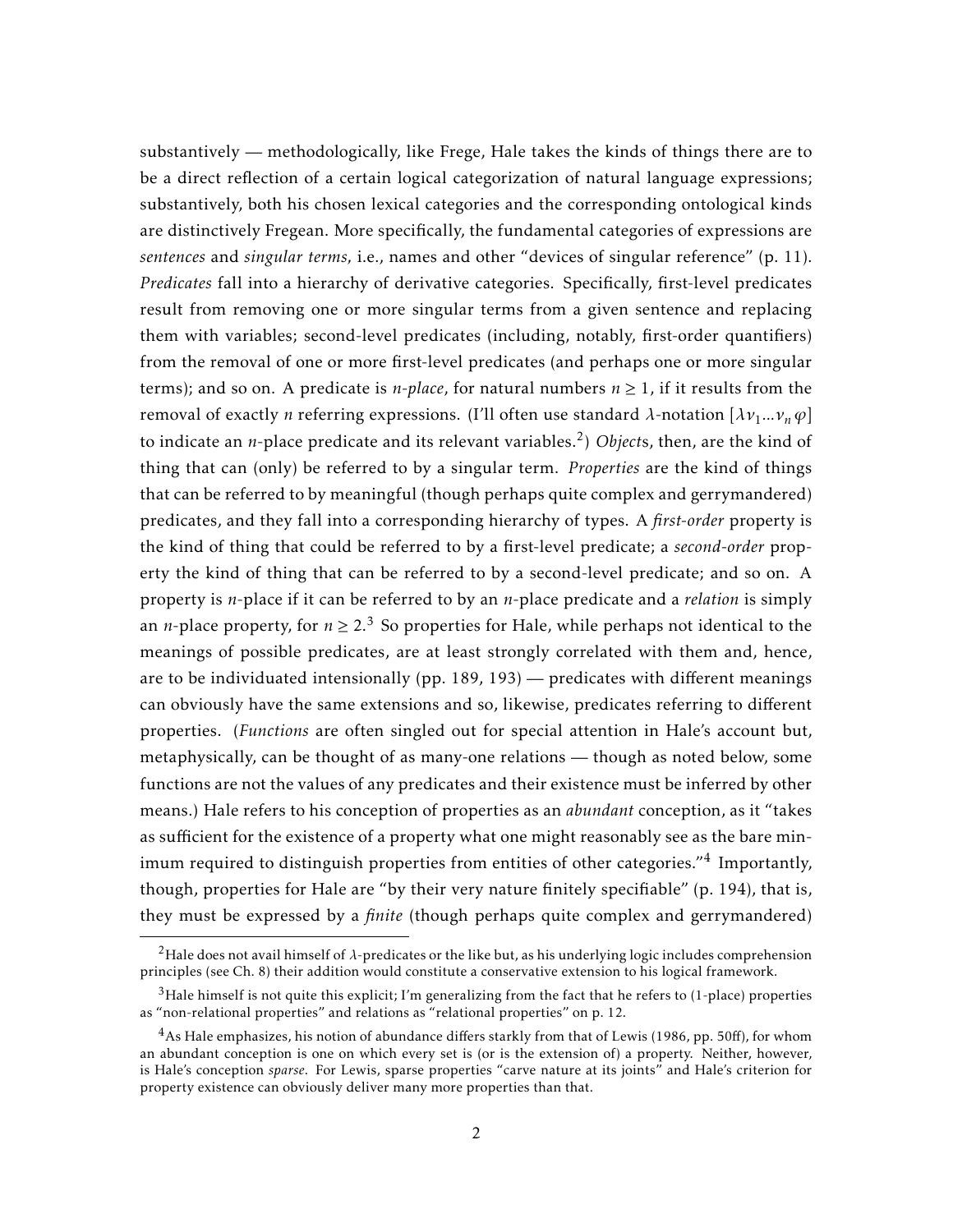predicate in some possible language.

Somewhat curiously, despite the fact that *propositions* feature prominently in Hale's overall theory (as I will discuss in much more detail below) and that there seems little question that he takes them to exist as robustly as properties and relations, he does not include them in his Ch. 1 inventory. Moreover, it seems there is a natural place for propositions in his Fregean ontology that is well-suited to how he usually speaks of them and the uses to which he puts them. Specifically, were Hale simply to define an *n*-predicate generally to be the result of removing *n* referring expressions from a sentence, for *any* natural number  $n \geq 0$ , and an *n*-place property as the kind of thing that can be referred to by an *n*-place predicate  $[\lambda v_1 ... v_n \varphi]$ , then propositions would fall out straightaway as the referents of 0-place predicates  $[\lambda \varphi]$ .<sup>5</sup> Nevertheless, in a footnote, Hale suggests that, rather than being 0-place properties (hence higher-order entities), propositions are a kind of object (p. 151, fn 14), although it seems to me that nothing in his theory obviously hinges on this point at all and, indeed, that his theory would benefit from classifying them as 0-place properties. Be that as it may, as will become rather more apparent below, somewhat more attention to the nature and theoretical properties of propositions appears to be in order if they are to bear the load Hale puts upon them at several points in his account.

Two other elements of Hale's account of his basic ontology are worth noting. First, the use of 'only' in the definition of the *object* category provides Hale with a simple solution to Frege's problem of 'the concept *horse*' (§§1.7-1.11). Frege held that objects alone can be the referents of singular terms, a view that led him famously to claim that the definite description 'the concept *horse*' does not in fact refer to a concept but to an object. Without the qualification 'only', Hale would face a similar problem with regard to gerunds like 'being a horse' and other forms of nominalization: while '*x* is a horse' would refer to a property, its nominalized counterpart would by definition have to refer to an object. However, with the qualification 'only', Frege's difficulty is neatly sidestepped, as the property ostensibly referred to by the gerund — viz., of course, the property *being a horse* — is *also* referred to by the first-level predicate '*x* is a horse' and, hence, is not an object.

Second, the modal character of the criterion for the existence of properties and relations is particularly important to Hale's account. Obviously, there are objects and relations that are not, as a matter of contingent fact, the referents of any actual expressions. Thus, to be an object is to be the kind of thing for which there is or *could be* a singular term in some possible language (and for which there could be no other kind of referring expression); to be a relation is to be the kind of thing for which there is or *could be* a meaningful predi-

<sup>&</sup>lt;sup>5</sup>See Zalta 1983, Ch. III for a very detailed account of a higher-order modal language and semantics with such predicates.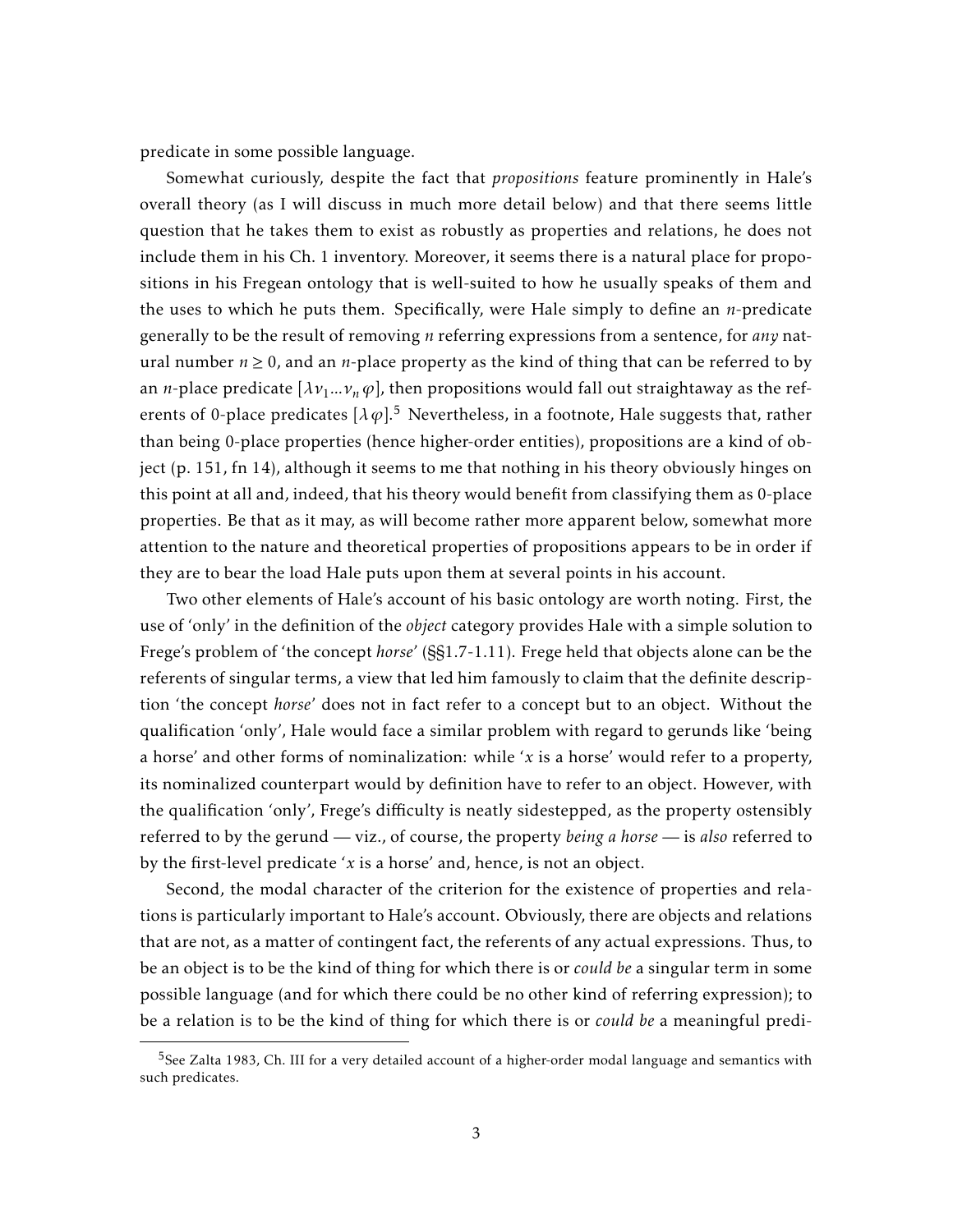cate (p. 20, fn 29). Additionally, however, by appealing to the thesis defended in §5*.*4 that modal truths are necessary, Hale parlays his criterion for the *de facto* existence of properties and relations into an ingenious sort of ontological argument for the *necessary* existence of purely general properties and relations (§7*.*2). That argument is then extended (§7*.*3) to an argument for the necessary existence of "basic" functions, that is, functions that exist (only) in virtue of being implicitly definable via abstraction principles — the *number-of* function on properties given by Hume's Principle being the obvious paradigm. And, having secured their necessary existence it is argued in turn (§7*.*4) that the *values* of such functions must themselves be necessary as well — notably, the cardinal numbers exist as the values of the *number-of* function and, hence, as necessarily existing *objects*. Hale thus secures, not simply the existence, but the *necessary* existence of prominent members of each of his central ontological categories — thus delivering on the promise implicit in the title of his book.

### Hale's Logical Framework

The absence of propositions from Hale's Ch. 1 inventory seems to reflect a corresponding divide in the logical foundations of his theory. In Ch. 8 Hale develops a non-modal higherorder logic with full impredicative comprehension (with, as we'll see, a novel semantics) and, in Ch. 10, a propositional modal logic with propositional quantifiers. In practice, however, Hale makes use of an amalgam of the two — he freely expresses his theses and arguments using various combinations of modal operators and propositional, first-order, and higher-order quantifiers.

*Higher-order Logic.* The first several sections of Ch. 8 offer a series of responses to arguments against second- (and higher-) order logic chiefly from Quine (1969; 1986) and Parsons (1983, pp. 165-67). (For simplicity, like Hale, I'll restrict my focus primarily to second-order logic here, as both the formal machinery of second-order logic and the concomitant philosophical issues generalize straightaway to the broader higher-order logic he avails himself of in practice.) All of these arguments, Hale notes, presuppose a "standard" semantics for a second-order language *L* in which (a) second-order quantifiers range over sets and (b) the range of the *n*-place second-order quantifiers  $\forall F/\exists F$  in a model  $M = \langle D, V \rangle$ of *L* is the full power set of the *n th* Cartesian product *D<sup>n</sup>* of the domain *D*. In particular, the domain of a second-order monadic quantifier is the full power set  $\wp(D)$  of the set *D* of (first-order) objects in *I*. <sup>6</sup> Hale, of course, takes second-order quantifiers to range over

 $<sup>6</sup>(b)$  seems to be the main source of Quine's (1986, p. 66) characterization of higher-order logic as "set</sup> theory in sheep's clothing", as it renders, in particular, the second-order comprehension principle ∃*F*∀*x*(*Fx* ↔  $\varphi(x)$ ) valid (where *F* is not free in  $\varphi$ ). Comprehension can thus be made to appear as if it is simply the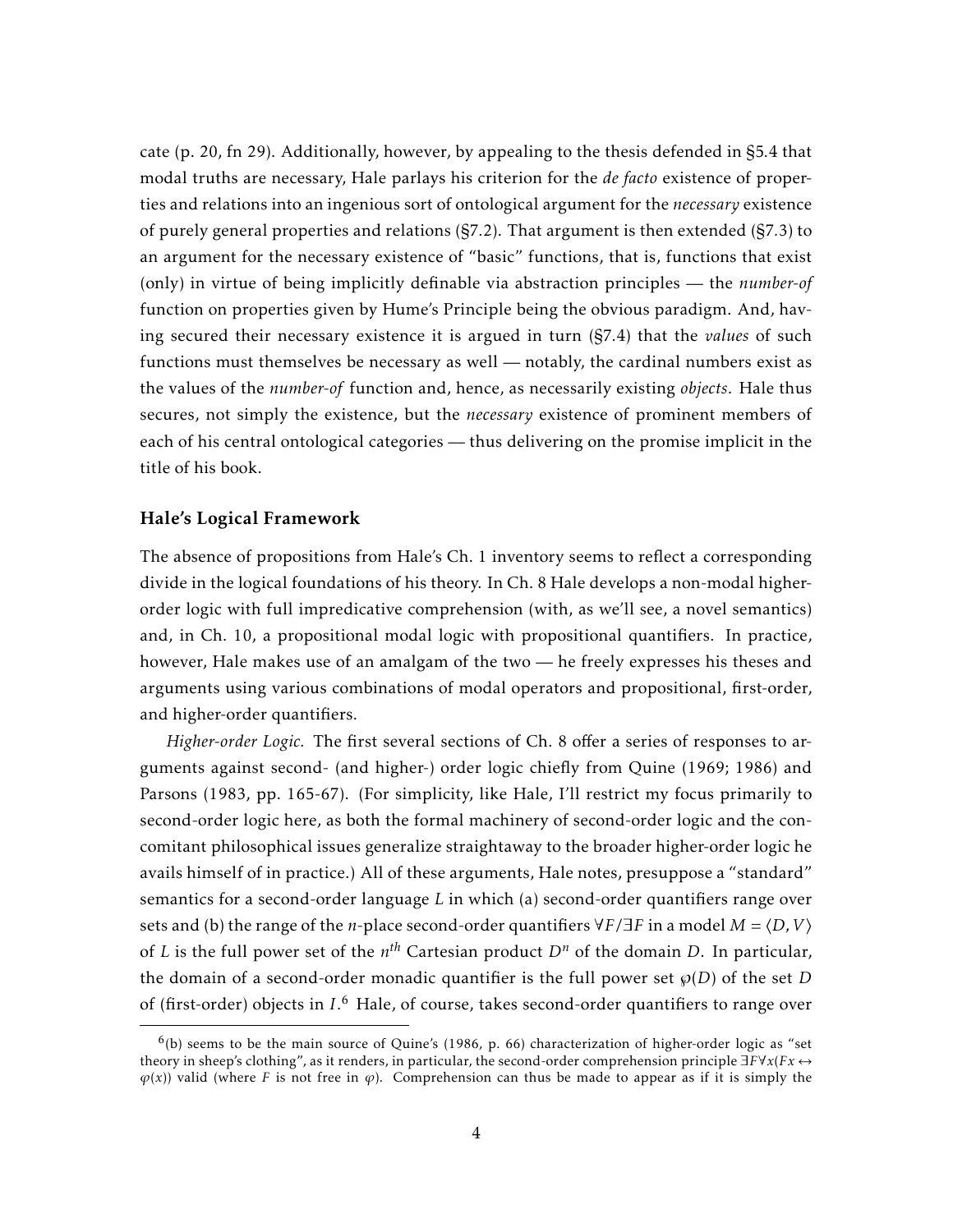properties-in-intension but considers (a) in itself largely unproblematic as a fact about the *formal* semantics of second-order languages — a formal semantics is a model of language and meaning and needn't reflect every aspect of one's metaphysics, and for formal purposes properties-in-intension can be modeled as sets (see, e.g., §8*.*5, p. 193). (b) however is "fundamentally at odds" with Hale's conception of properties. For, on the reasonable assumption that there are infinitely many objects, it follows from (b) that there are uncountably many properties and, hence, given Hale's criterion of property existence, we would need to assume that there are "uncountably many mutually untranslatable languages". Moreover, intuitively, given a denumerable domain *D*, *℘*(*D*) (i.e., *℘*(*D*<sup>1</sup> ) in particular) contains subsets {*a*1*,a*2*,...*} that are utterly *arbitrary* and, hence, that could only be expressed by an infinitary monadic predicate of the form  $[\lambda x x = a_1 \lor x = a_2 \lor ...]$ .

But (b), of course, is not inevitable. As Hale notes, so-called "general" model theory, or *Henkin semantics*, for second-order languages provides an important alternative. Specifically, in Henkin semantics, given a model  $\langle D, V \rangle$  for a language *L*, it is required only that the domain of the *n*-place second-order quantifiers contain the subsets of *D<sup>n</sup>* that are *definable* in *L* (see, e.g., Enderton 2001, §4*.*4 and Manzano 1996, Ch. 3).<sup>7</sup> The definability condition here, of course, gets us much closer to Hale's conception of properties. But it still misses the mark, on two counts. First, the "full" models of standard second-order semantics are still legitimate Henkin models — obviously, for a standard second-order model  $\langle D,V \rangle$  of a language *L*, the set of *all* subsets of  $D^n$  contains all the *definable* subsets of *D<sup>n</sup>* . Hence, there are Henkin models that still contain utterly arbitrary subsets of *D<sup>n</sup>* . A semantics that is faithful to Hale's conception of properties would ideally rule these out of court and require that the second-order quantifiers range over all and *only* definable properties. Henkin semantics is thus in this regard too permissive vis-à-vis Hale's conception. Second, though, Henkin semantics is also, in another regard, too conservative. Recall that a sufficient condition for a property to exist for Hale is the mere *possible* existence of a predicate that expresses it. Hence, the restriction to properties that are definable *in L alone* is too restrictive; it doesn't reflect the fact that it is always possible to identify further properties by increasing our expressive resources. Consequently, for a given model  $(D, V)$ , Hale takes the definable subsets of  $D^n$  over which the *n*-place second-order quantifiers

result of an innocuous application of a valid inference rule, existential introduction (the sheep's clothing!), to a first-order logical truth,  $\forall x(\varphi(x) \leftrightarrow \varphi(x))$ , instead of a substantive set theoretic hypothesis with significant ontological commitments. See ibid., p. 68.

 $^{7}$ In fact, Hale builds upon a slightly different notion of Henkin semantics found in Shapiro 1991, §3.3, which stipulates that the domain  $D_n$  of the *n*-place second-order quantifiers for a model  $\langle D, V \rangle$  of *L* can be *any* nonempty subset of  $D^n$ . Models in which  $D_n$  contains all the  $L$ -definable subsets, for all  $n$ , are said to be *faithful* (ibid., §4.3).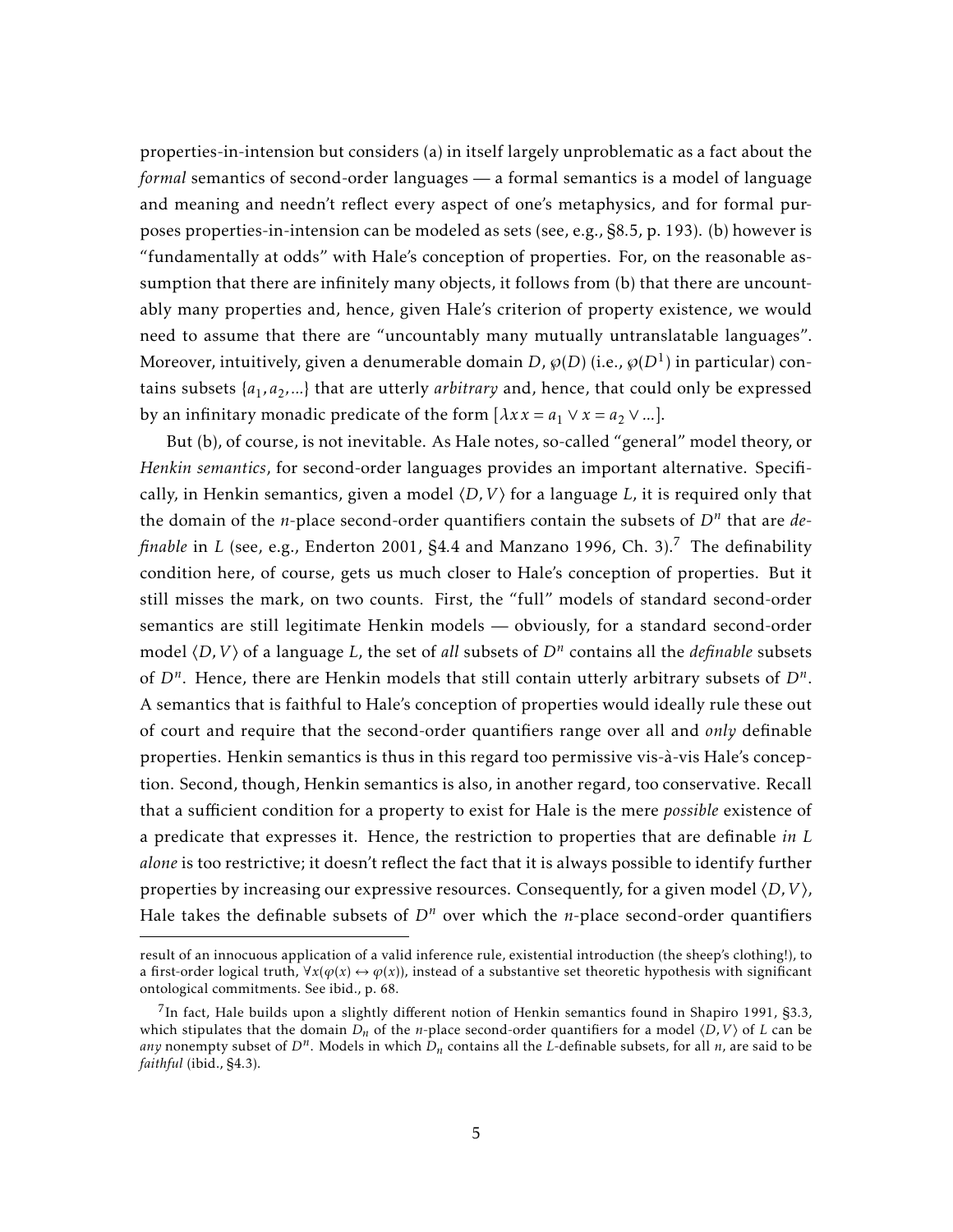range to be those "definable in some specified language [which] need not be the formal language with the interpretation of which we are concerned." For example, one might take them to be those that are definable in some extension of *L*, or even those expressible in the metalanguage itself.<sup>8</sup> This definition of definability, then, allows one to identify ever more definable properties over a given "base" model  $\langle D, V \rangle$  of a given language *L* by increasing expressive resources beyond those of *L*. Hale's "modest semantics" is therefore a more faithful formal reflection of his philosophical conception of properties.

One important formal note. Hale claims in his book that his second-order semantics is, like Henkin semantics, still expressively first-order and, hence, can be given a complete proof theory. However, in the course of more recent research, Hale has discovered that this claim was in error; he details the issues in the forthcoming article listed in the references for this review.<sup>9</sup>

*Propositional Modal Logic.* In a number of places, Hale makes free use of a standard Kripke-style possible world semantics for propositional modal logic, particularly in discussions pertaining to his counterfactual definition of necessity (see below). In fact, however, Hale is not a realist about possible worlds — total ways things could have been but is comfortable speaking in terms of standard possible world semantics because he believes that all the formal advantages of possible world semantics remain available in his preferred semantics (Ch. 10) wherein full-blown worlds are replaced by *possibilities*, i.e., partial, finitely specifiable ways things could have been. (Humberstone (1981) seems to have been the first to pursue this idea.<sup>10</sup>)

That Hale's finitary notion of a possibility is redolent of his conception of properties is not an accident. Following Stalnaker (2012, p. 8), Hale in fact *identifies* possibilities with properties of a certain sort and so, ideally, a theory of possibilities would be an application

 $8$ Though in this latter case, as definability is a semantic notion, the metalanguage would presumably have to be powerful enough to express its own model theory. ZF, notably, has this capability; see, e.g., Drake 1974, Ch. 3, §5.

<sup>&</sup>lt;sup>9</sup>In more detail, as is well known, standard Henkin semantics is compact and has the downward Löwenheim-Skolem property and, hence, by Lindström's famous theorem (1969), from a model theoretic perspective it is expressively first-order. Hence, it can be outfitted with a complete proof theory. However, upon further investigation, Hale discovered that his semantics — at least where the language *L* <sup>+</sup> specified for definability is the metalanguage — shares a critical feature with standard second-order semantics, namely, that, the domains of the second-order *n*-place quantifiers for a given model  $M = \langle D, V \rangle$  of a language *L* are *fixed* relative to *D* — they consist of *exactly* the subsets of  $D^n$  that are definable in  $L^+$ . As detailed in the indicated article (to which Professor Hale himself alerted me), this feature apparently enables one to recreate versions of the usual proofs of the categoricity of second-order arithmetic and analysis with the standard second-order semantics (see Shapiro 1991, §4.2). If so, Hale's semantics, like the standard semantics, will not have the first-order features of Henkin semantics and will, in particular, not have a complete proof theory.

 $10$ Though he acknowledges "considerable" similarities to ideas of Kamp (1975) and Fine (1975) in their work on vagueness (ibid, p. 316).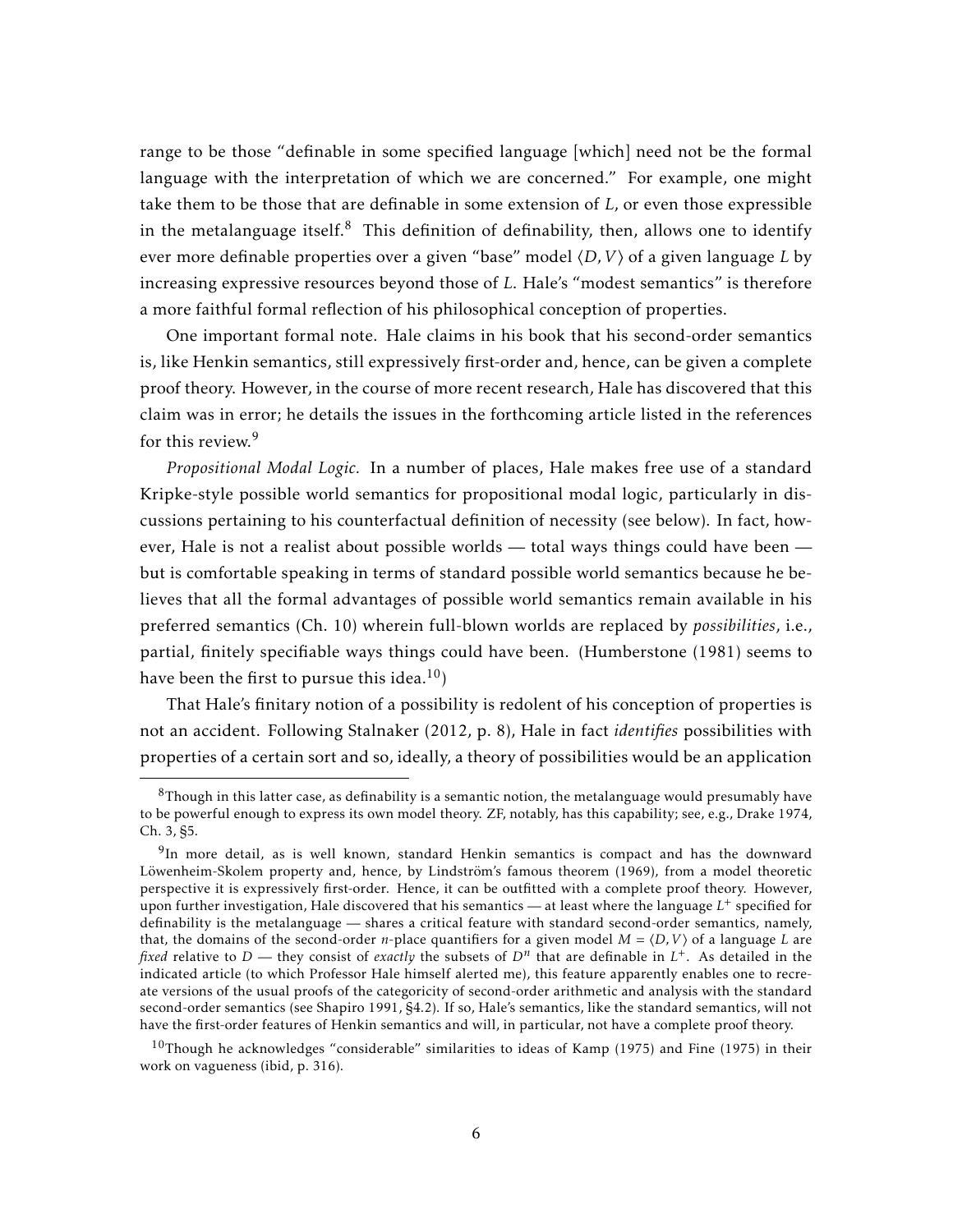of a (presumably modal) extension of his higher order logic (p. 231). This is not really how things play out in Hale's semantics, however, or even in his broader theory. The identification of "ways" with properties is on the face of it natural enough: a *way* for a thing to be, after all  $-$  blue-eyed, metallic, divisible by  $2 -$  is usually expressed by means of an adjectival phrase (or corresponding nominalization) that is naturally understood to signify a property of the thing in question. However, a way for "things" or "the world" to be is not typically expressed adjectivally, but by means of a complete sentence (or corresponding nominalization): we speak simply of the possibility of Aristotle's being a philosopher, or the possibility that WWII never occurred. And so it is with every example of a possibility that Hale raises (notably, in §9.4, as discussed below). And, indeed, so it is in his modal semantics where, it turns out, possibilities are represented by, in effect, finite consistent sets of formulas.<sup>11</sup> Thus, as Hale regularly speaks of the propositions expressed by sentences (e.g., pp. 120-1, 138-9, 147, 246), it would seem that, both in practice and in theory, *propositions*, rather than properties, play the role of possibilities in Hale's account — specifically, a possibility is simply a proposition that could be true. Granted, Hale could conceivably push the issue and claim that possibilities are "propositional properties" of the form *being such that*  $\varphi$ , for sentences  $\varphi$ , that are true (or not) of situations or states of affairs or the like (as in, e.g., Zalta 1993, §§4-5). But Hale does not include any such entities to serve as the bearers of such properties in his ontology and, hence, this gambit seems unavailable.

Regardless of how this matter might ultimately play out in Hale's theory, it seems clear that the propositional modal semantics of Ch. 10 is intended as a sketch of how the Henkin semantics of Ch. 8 would have to be extended to accommodate the introduction of modal operators. And although Hale does not explain this bifurcated presentation of his logical foundations, I surmise that the reason for it is simply that the focus of each case framework is so different and each has its own technical and expository challenges. In his higher-order semantics, the focus is on properties and the challenge is the introduction of a new notion of definability. In his possibility semantics, the focus is on a novel notion of a possibility that introduces a number of tricky complications, even for the basic normal modal system K it is defined for in Ch. 10. The central challenge is to deal with the inherent *incom-*

<sup>&</sup>lt;sup>11</sup> More exactly, a model of a modal language *L* is a 4-tuple  $\langle W, R, S, v \rangle$  where *W* is a set of indices, *R* is an accessibility relation, *S* a similarity relation, and *v* a partial function on  $\mathcal{F} \times W$  into {0,1}, where  $\mathcal{F}$  is the set of formulas of *L*. Fixing *w*, then,  $v_w$  (=  $v \upharpoonright$   $\mathcal{F} \times \{w\}$ ) is just a partial function on  $\mathcal{F}$  and, hence, can be identified with the set  $\{\varphi : v_w(\varphi) = 1\} \cup \{\neg \psi : v_w(\psi) = 0\}$ . Of course, not every such set — e.g.,  $\{p \to q, p, \neg q\}$ — will represent a genuine possibility. This issue is resolved by means of certain "coherence" conditions, as noted in the following paragraph. I should note, too, that the finitude of possibilities is not strictly imposed in Hale's formal semantics, but it is clear that this is just an artifact of his theory and that finitude is at the heart of his philosophical conception; thus p. 231: "Possibilities are just ways the world might be or have been, each of which is specifiable by a finite description...".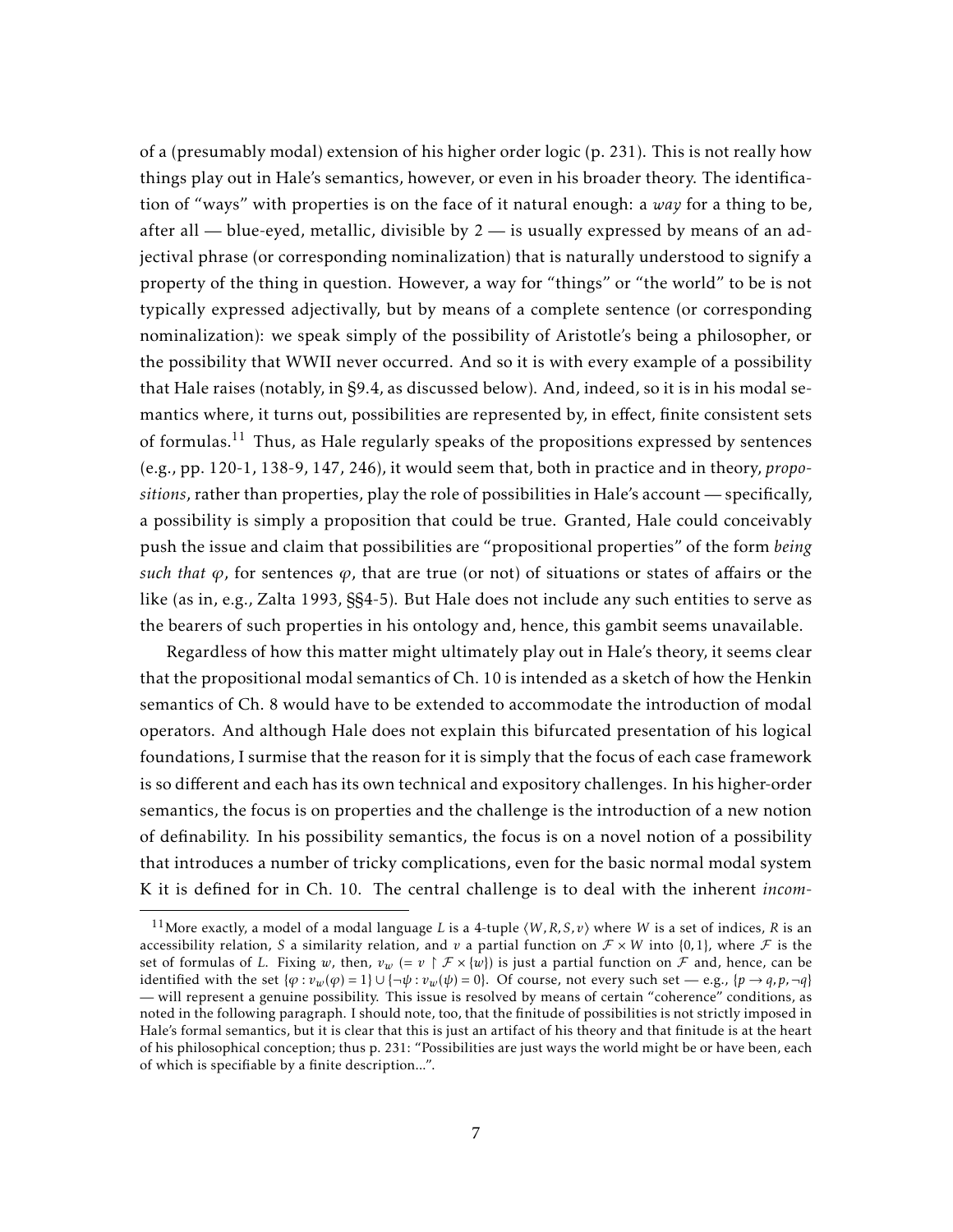*pleteness* of possibilities (§§10.4-5) given their partial nature — a disjunction, for instance, might be true at a possibility even though neither disjunct is assigned a truth value. This challenge is met (§10*.*6, pp. 237-8), quite cleverly in my view, by defining a set of formulas to represent a possibility just in case it is a member of a so-called *coherent* set *P* that meets certain consistency, closure, and completeness conditions. Closure in particular ensures that any incompleteness in any given possibility in such a set *P* is always "grounded" in some other more "determinate" possibility in *P*. Hale spares us the details of a semantic completeness theorem but assures us that such theorems are provable, not only for K but, in suitably adjusted semantic frameworks, for S4 and S5. However, as noted above, Hale's higher-order semantics is apparently not first-order, so a completeness theorem will obviously not be possible for the full amalgam of higher-order logic and propositional modal logic in which he does the bulk of his philosophical work.

# 2 Hale's Theory of Modality

#### Modality: Indispensable, Fundamental, and Irreducible

Chapters 2 and 3 of Hale's book are devoted to showing that modality is indispensable, fundamental, and irreducible. By the indispensability of modality Hale means that there are certain modal truths that we cannot but acknowledge. The thesis is argued first for the special case of logical necessity in Chapter 2 and extended to non-logical necessities in Chapter 4. Specifically, drawing upon an argument by McFetridge (1990), Hale argues that the intuitive notion of validity presupposes the legitimacy of certain basic rules of inference that are necessarily truth preserving (§2.2). McFetridge's own argument proceeds *a priori* and does not single out any particular rules as necessary. Hale argues more boldly that we can do so simply by thinking carefully about what it means to understand the notion of a derivation in a given logical system — regardless of whether or not it is the system one accepts as one's own (§2.6). For example, regardless of one's views about the objectively correct inferential principles governing negation, it is uncontroversial true that, *in classical logic*, '*p*' follows from ' $\neg\neg p$ ' (in a language *L* containing '*p*' as a sentence letter). But to *know* that is true requires one to know (1) that it is a rule of classical logic that, for any *A*, if *A* is a statement of *L*, then *A* follows from  $\ulcorner \neg \neg A \urcorner$ ; (2) that, by universal instantiation from (1), if '*p*' is a statement of language *L*, then '*p*' follows from ' $\neg$ -*p*' in classical logic; (3) that '*p*' is indeed a statement of *L*; and, hence, (4) that, by *modus ponens*, '*p*' follows from '¬¬*p*' in classical logic. Hence, at a bare minimum, one must acknowledge the validity — i.e., the *necessarily* truth preserving character — of universal instantiation and *modus ponens* in order simply to understand the notion of a derivation in a logical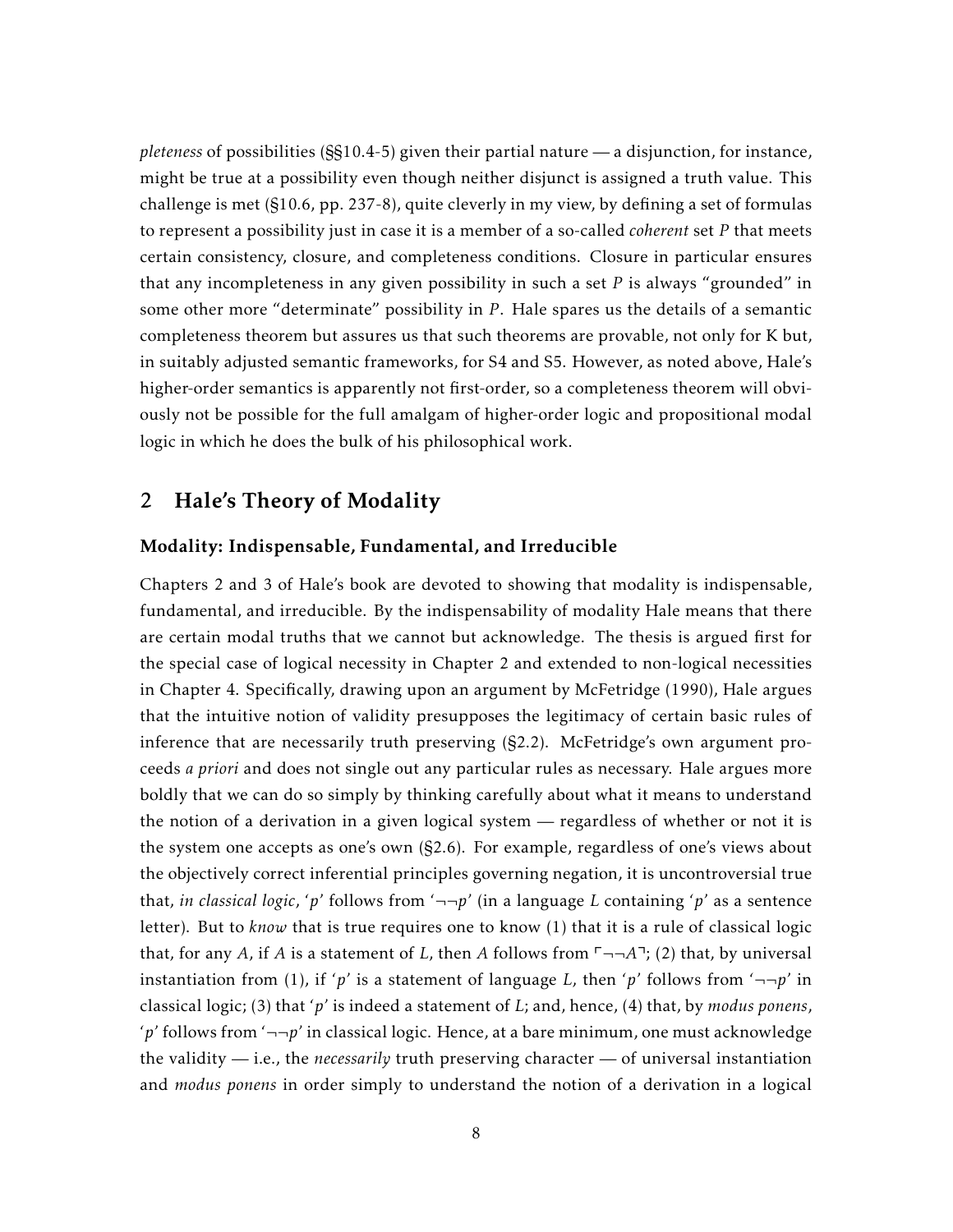system.

Having established that at least some logical necessities are indispensable, Hale moves on in Chapter 3 to argue that necessity and related alethic modalities are "fundamental and irreducible", that is, "they are neither reducible to nor derivable from" non-modal facts (p. 63). Hale focuses upon *combinatorialism* (§§3.1-3.3), of which he counts Lewis's extreme realism to be a species, arguing in particular that combinatorialist accounts of what possibility *is* are committed to a controversial theory of what possibilities *there are*, viz., that *any* mathematically possible combination of fundamental entities (perhaps subject to certain restrictions<sup>12</sup>) is *genuinely* possible. As that rules his brand of essentialism (described below) *a priori* out of court — along with most any account that takes *de re* modality seriously — Hale charges combinatorialism with question-begging vis-á-vis what many consider to be the most important questions of modal metaphysics. Combinatorialism "cannot, therefore, command general assent...[and] will commend itself at best only to those who are already persuaded that the only absolute necessities are logical" (p. 80).

### The Definition of Necessity

Having made room for non-logical necessities, Hale takes another cue from McFetridge and offers a general *definition* of necessity in Chapter 4. McFetridge understands the validity of a rule of inference to consist in its preserving truth relative to any set of presuppositions (1990, p. 153). Hale takes this to be a significant insight into the nature of necessity generally. Specifically, a rule '*p*, so *q*' is valid just in case its corresponding conditional ' $p \rightarrow q$ ' is necessary. So, following McFetridge, for ' $p \rightarrow q$ ' to be necessary is for it to hold relative to any set of presuppositions, which Hale takes to be best spelled out counterfactually: it is necessary that  $p \rightarrow q$  just in case it would have been true "come what may", i.e., no matter what had been the case; more formally,  $\Box(p \rightarrow q)$  if and only if  $\forall s(s \Box \rightarrow (p \rightarrow q))$ , where  $\Box \rightarrow$  is of course the counterfactual conditional operator.

Truth come what may, Hale notes, is the mark of unrestricted, or *absolute*, necessity  $(p. 47).$ <sup>13</sup> The necessity of the conditionals corresponding to valid rules of inference is thus a type of absolute necessity. Obviously, however, there is no reason to restrict the idea here to such conditionals, or to conditionals generally. Consequently, Hale proposes to extend McFetridge's proposal to all propositions and, indeed, to *define* absolute necessity in general as truth come what may: $14$ 

 $12$ Lewis (1986), in particular, famously adds the proviso "size and shape permitting" (p. 89).

 $13$ Hale borrows "come what may" from Quine (1951:38), though Quine himself used it only in his characterization of (the "dogmatic" conception of) analytic statements, not of unrestricted necessities generally.

<sup>14</sup>In §4*.*1 (p. 98) Hale only says that our *beliefs* in the necessity of certain propositions can be explained in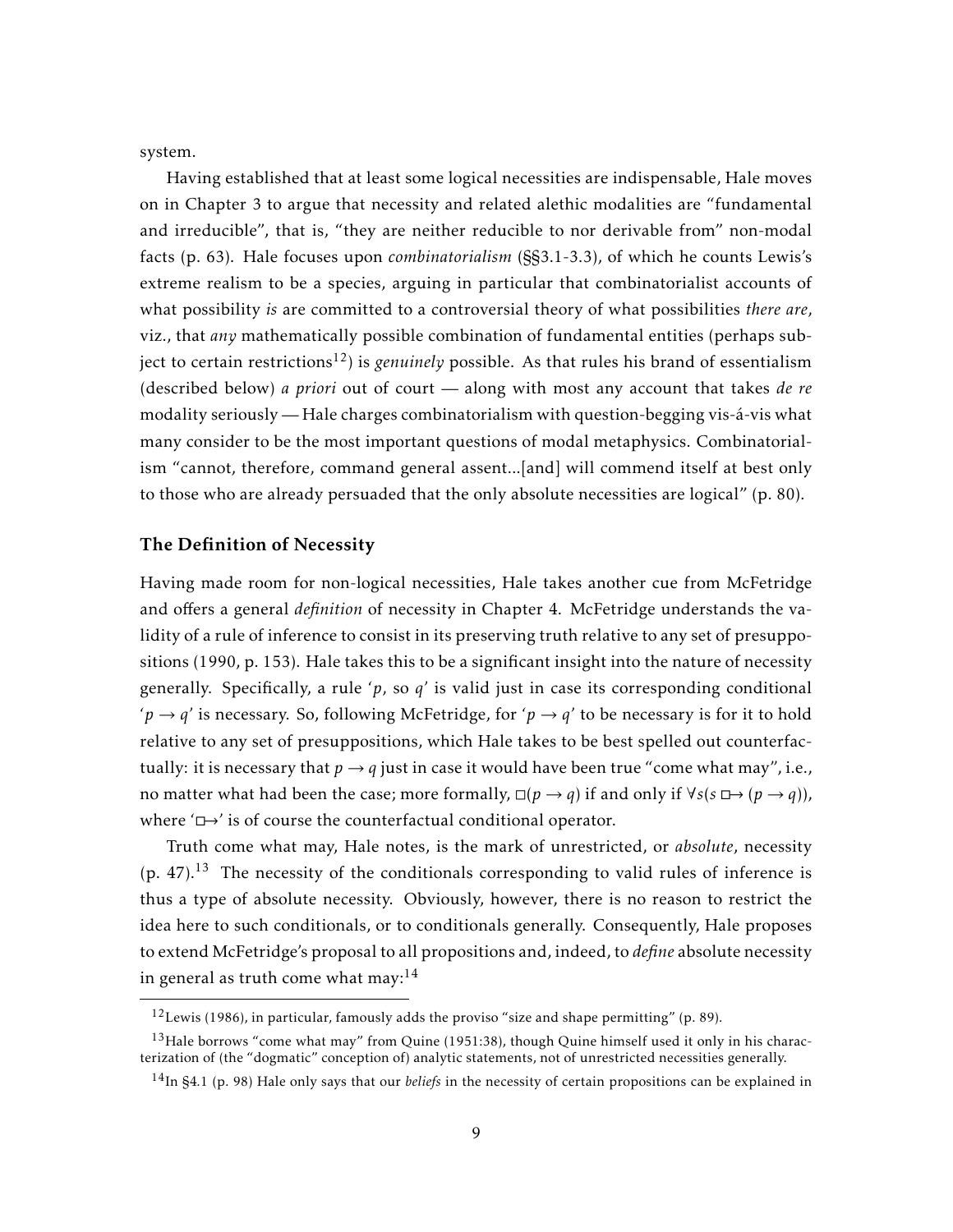$\mathbf{D} \mathbf{f} \Box \Box p =_{df} \forall q (q \Box \rightarrow p).^{15}$ 

Accordingly (though Hale doesn't actually make this explicit), understanding a proposition to be *possible* as usual just in case its falsity is not necessary,  $\Diamond p =_{df} \neg \Box \neg p$ , the account yields a corresponding definition of possibility:

 $\mathbf{D} \mathbf{f} \diamondsuit \diamond p =_{df} \exists q \neg (q \Box \rightarrow \neg p).$ 

That is, *p* is possible just in case some proposition fails to counterfactually imply that it is false, i.e., roughly, in terms of the standard Lewisian account of counterfactuals, just in case *p* is true in some closest *q*-world.<sup>16</sup>

It is important to note that Hale takes modal truths themselves to be *necessary* and, hence, that he accepts the characteristic principles of the modal systems S4 and S5, viz.

4 
$$
\Box p \rightarrow \Box \Box p
$$

5  $\Diamond p \rightarrow \Box \Diamond p$ ,

propositions that he appeals to at several points in the development of his theory.<sup>17</sup> Unpacking 4 and 5 in terms of  $\mathrm{Df}\Box$  and  $\mathrm{Df}\Diamond$ , then, Hale's commitment to the necessity of the modalities amounts to his commitment to

4C 
$$
\forall q(q \Box \rightarrow p) \rightarrow \forall q(q \Box \rightarrow \forall r(r \Box \rightarrow p))
$$

5C 
$$
\neg \forall r (r \Box \rightarrow \neg p) \rightarrow \forall q (q \Box \rightarrow \neg \forall r (r \Box \rightarrow \neg p))
$$
.<sup>18</sup>

And, in fact, Hale constructs a lively *argument* for the truth of 4C and 5C in §5*.*4; it is worth sketching the argument, as it bears on issues raised in Part 3 below. Briefly, Hale first argues for a key lemma, viz., that his counterfactual definition  $Df\Box$  of necessity yields the standard possible world truth condition for  $\Box p$ , viz.,

counterfactual terms but he explicitly refers to  $\mathbf{Df} \square$  as a definition in §5.4 (p. 130).

 $15$ Williamson (2010) investigates the extent to which standard modal logic can be embedded in counterfactual logic.

 $16$ This truth condition presupposes the "Limit Assumption", roughly, the assumption that for any proposition  $q$  and any world  $w$ , there is always a set of  $q$ -worlds closest (i.e., most similar) to  $w$ ; that there is no infinite sequence of *q*-worlds that are increasingly similar to *w* (Lewis 1973, §1*.*4). Hale seems to accept the Limit Assumption in all his applications of possible world semantics for counterfactuals.

 $17$  For Hale's dependence on necessity of modality, see pp. 136, 140, 145-46, 167 and §§6.2 and 9.2.

<sup>&</sup>lt;sup>18</sup>Instead of 5C proper, Hale uses the counterfactual version of the 5 equivalent,  $\Diamond$   $p \rightarrow$   $p$ , i.e., if *p* could have been necessary, then it is necessary. I assume the proof of 5C in this form is somehow easier or more intuitive than that of its equivalent counterpart. I've stuck with 5C simply because it corresponds exactly to 5.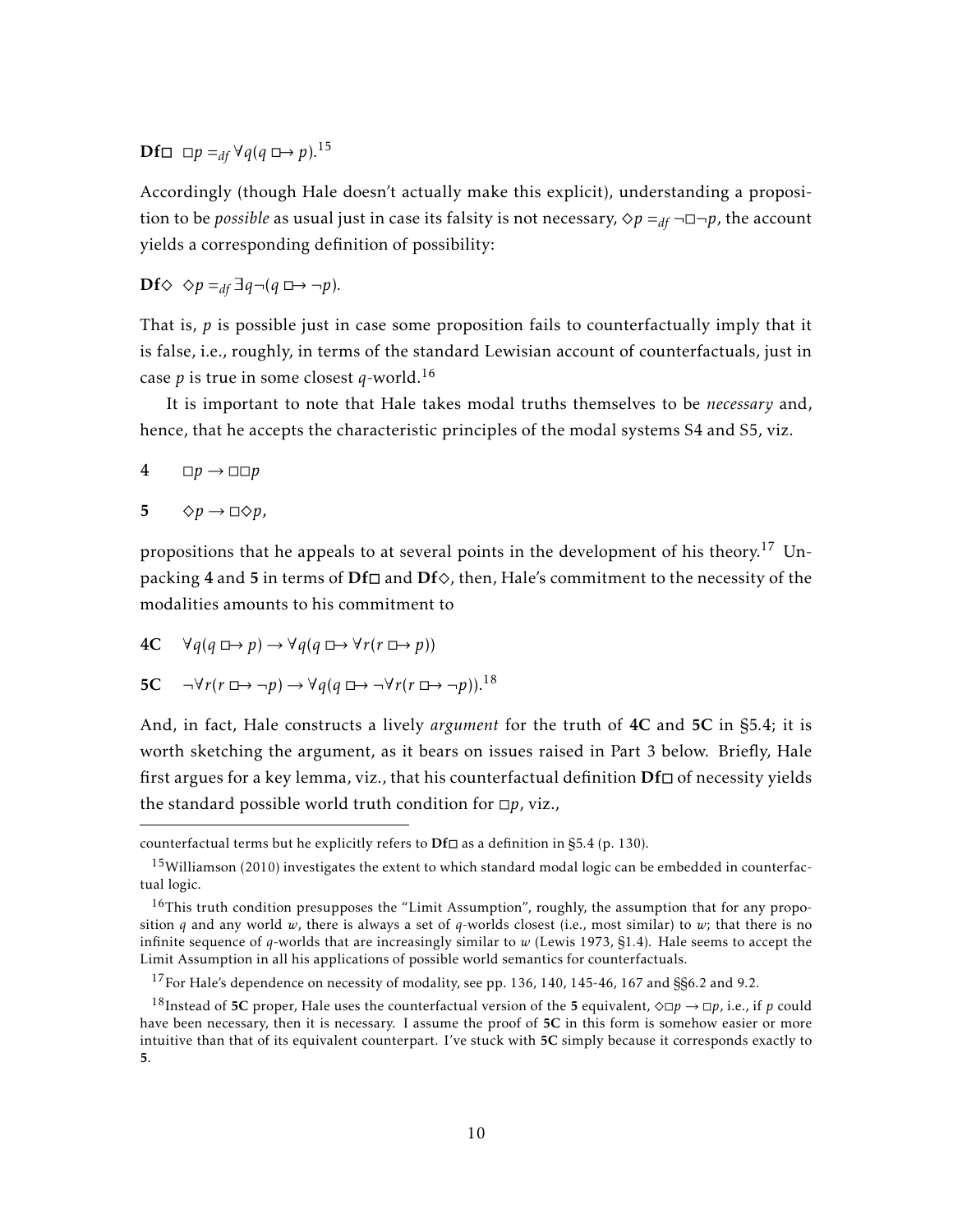(1)  $\Box p$  is true at *w* iff, for every *w*-accessible world *w'*, *p* is true at *w'*.<sup>19</sup>

Given (1), Hale then argues that  $\mathbf{Df}$  yields an unrestricted accessibility relation, hence one validating 4C and 5C and, consequently, axioms 4 and 5:

When we define  $\Box p$  as a universally quantified counterfactual,  $\forall q(q \Box \rightarrow p)$ , the quantifier ∀*q* is to be understood as absolutely unrestricted — as ranging over all propositions whatever. This gives it a kind of *modal* strength additional to that carried by a singular counterfactual. Since no proposition which is not actually true is excluded from the range of its quantifier, the claim is effectively equivalent to the claim that no matter how things might have been, it would still have been true that  $p$  — expressed in terms of worlds, that it is true that  $p$ at every possible world without restriction.

However, the quantifiers in the embedded counterfactuals in 5C, at least, give rise to complications. Presumably, the "additional" modal strength provided by the unrestricted range of the propositional quantifier is exactly the strength needed to yield 5C. But to say that the range of the quantifiers is "absolutely unrestricted" is to say nothing more than that their intended range is all of the propositions there are — that is, all of the propositions that *in fact* exist. It does not obviously follow that the propositions there *are* are all the propositions there *would be* under different counterfactual circumstances. Indeed, Hale himself appears to be committed to ontological principles that entail that some propositions that are, in fact, possible exist only contingently and, as a consequence, would have failed to be possible in other circumstances, thereby threatening to undermine the argument above and, with it, the validity of, at least, the modal system S5. This matter will be taken up in some detail below.

(2) For every proposition *q*, and every nearest *w*-accessible world *w'* at which *q* is true, *p* is true at *w'*.

 $19$ Professor Hale has acknowledged (in generous correspondence with the author) that there appears to be a flaw in the argument given in the book for (1). Briefly, the problem lies in showing that the right-hand side of (1), viz.,

<sup>(1)</sup> For every *w*-accessible world *w'*, *p* is true at *w'*.

is equivalent to

That (1) entails (2) is trivial. In the other direction, given (2) and an arbitrary *w*-accessible world  $w'$ , Hale argues that there is bound to be a proposition *q* such that  $w'$  is the nearest *q*-world accessible from *w* and, hence, by assumption, that *p* is true at *w'*. The existence of such a proposition *q* is of course trivial if, following standard possible world semantics for languages with propositional quantifiers, propositions are identified with arbitrary sets of possible worlds. (Notably, let  $q = \{w'\}$ .) But, while we've noted some unclarity regarding Hale's conception of propositions, he in no wise conceives of them as sets of worlds and he nowhere specifies existence conditions that would guarantee anything like the variety of propositions needed to ensure the existence of the requisite proposition  $q$  in the proof. I should note, however, that, in the correspondence noted, Hale sketched a promising alternative proof of the desired lemma in terms of the possibility semantics laid out in Ch. 10.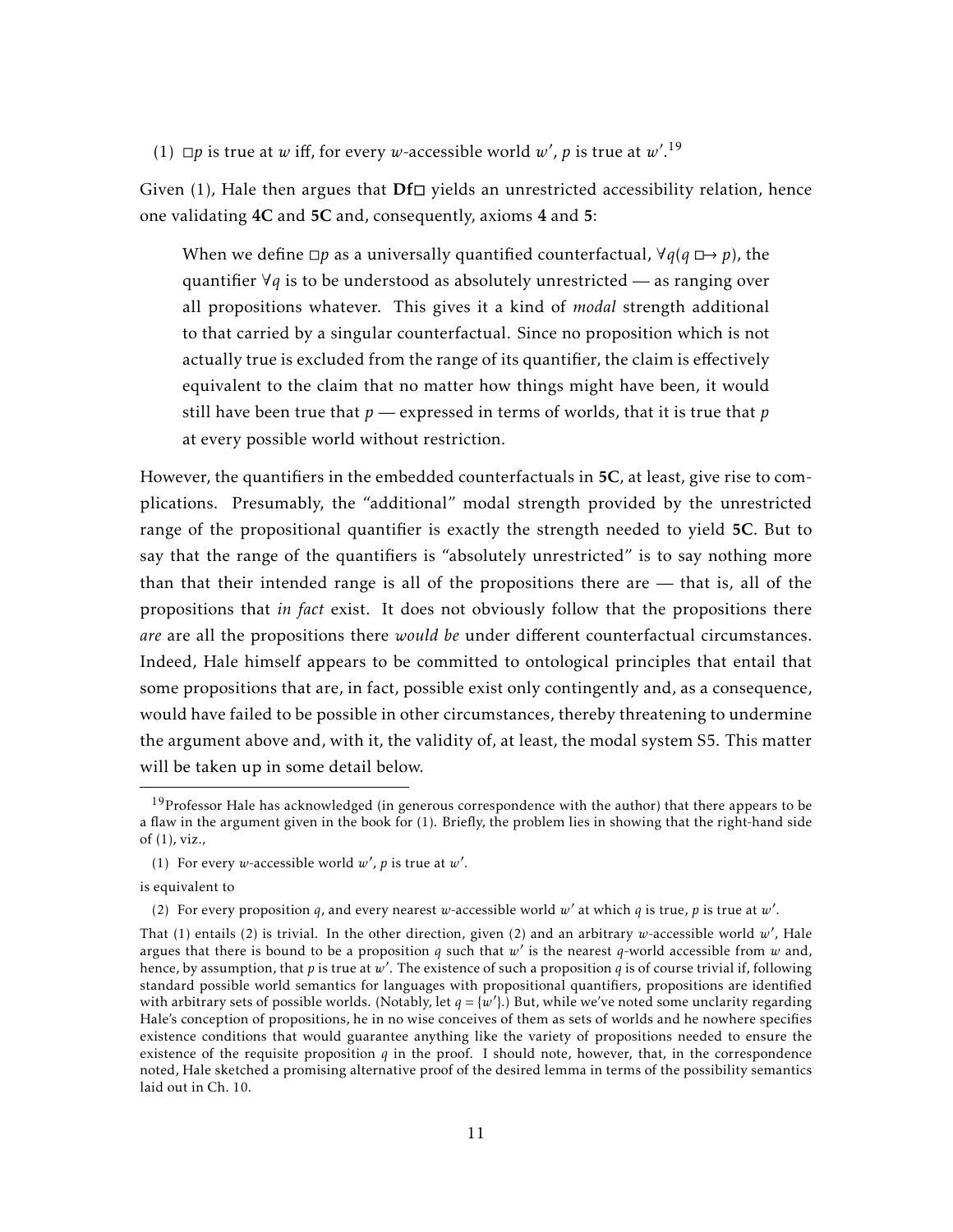#### Hale's Essentialist Theory of Necessity and Possibility

The core of Hale's overall vision is his essentialist theory of necessity, laid out chiefly in chapters 5 (esp. §5.5) and 6. Just to be clear before continuing: Hale's essentialist theory is not an *alternative* to  $\text{Df} \Box$ ; assertions of the form  $\Box p$  are still understood to *mean* that p would have been true no matter how things might have been. Rather, the essentialist theory purports to *explain* them, to identify what it is in virtue of which any given necessary truth *p* is necessary.

Hale lays the initial groundwork for his theory in Ch. 5, whose focus in the source of *logical* necessities. In §§5.2-5.3, drawing on arguments from Dummett and Quine, Hale develops a sustained, detailed, and sophisticated critique of conventionalism. In §5.5 Hale takes the first step toward his central thesis, arguing that the explanation and source of logical necessity is to be found in the *natures* of appropriate logical objects, e.g., the various truth functions on propositions that ground the necessity of propositional tautologies. The thesis is presented in full flower in Ch. 6, where Hale generalizes from logical necessities to all absolute necessities. Specifically, Hale holds that all things have *essences*, or (synonymously) *natures* (p. 151), where "[a] thing's nature or essence is what is given by its definition." The definition of a thing, in turn, is a true sentence (possibly in an ideal but still finitary logical language) that "stat[es] what it is to be that thing" (pp. 152-3) and hence what it is that "distinguishes it from everything else" (p. 151).<sup>20</sup> Essences themselves are *properties* (p. 153, fn 17; p. 159). Although he does not explicitly say so, given Hale's Fregean methodology for extracting predicates from sentences by the removal of singular terms, I assume that, if the sentence  $\forall x(x = a \leftrightarrow \varphi)$ <sup> $\exists$ </sup> is a correct definition of object *a*, then *a*'s essence is the property  $[\lambda y \forall x (x = y \leftrightarrow \varphi)]$  or, more simply, the necessarily equivalent property  $[\lambda x \varphi]$ .<sup>21</sup> Moreover, importantly, Hale intends that "a statement of an individual's nature will be genuinely informative or explanatory." Hence, in contrast to, notably, Adams (1979) and Plantinga (1979), Hale does *not* consider identity properties, or *thisnesses*, i.e., properties of the form  $[\lambda x x = a]$ , to be essences.

Many modal metaphysicians are essentialists of one stripe or another, of course, but in Hale's comprehensive vision, essences play a critical foundational role: they both serve as the source and explanation of necessity (hence possibility) and establish the link between modality and ontology — they provide "the relations between them" alluded to in the subtitle of the book. It is useful once again to contrast Hale's view with Plantinga's. For

 $^{20}$ Hale says that definitions are "true propositions" in this passage but it is clear he means "true sentences". E.g., in the same paragraph (p. 153) he notes that "the same sentence may serve both as a definition of [a] thing and of a word for the thing defined."

<sup>21</sup>Equivalent because *a*'s nature can only be true of *a*.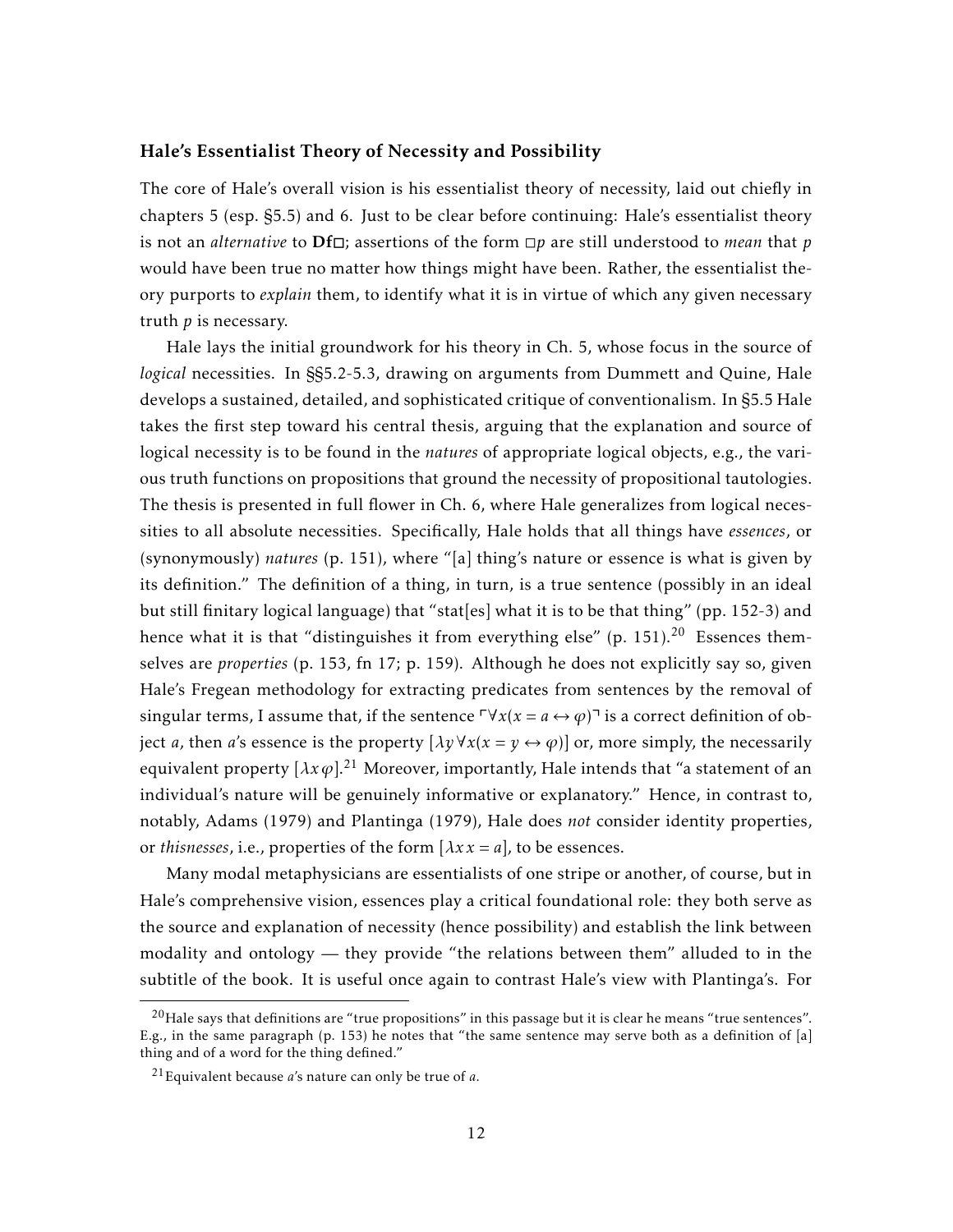Plantinga, a property *F* is an essence just in case there could have been something such that (i) it couldn't have existed without exemplifying *F* and (ii) nothing other than it could have exemplified *F*; that is, more succinctly:

**PE** Property *F* is an *essence* 
$$
=_{df} \Diamond \exists x \Box \forall y (Fy \leftrightarrow y = x)
$$

Hence, for Plantinga, the alethic modalities are fundamental and to be an essence is simply to have the right higher-order alethic modal property; a property's being an essence, as we might put it, is *explained* in terms of the alethic modalities.

In stark contrast, for Hale, the order of explanation goes in the other direction. More specifically, on Hale's account, for *every* proposition *p*, *p* is necessary if and only if *p* is true *in virtue of* the essences of some finite number of entities  $X_1$ , ...,  $X_n$ . Adapting notation introduced by Fine (1995), Hale symbolizes "p is true in virtue of the essences of  $X_1$ , ...,  $X_n$ " as " $\Box_{X_1,\ldots,X_n} p$ " and thus formalizes the essentialist theory of necessity as (p. 150):

ETN  $\Box p \leftrightarrow \exists X_1 ... X_n \Box_{X_1 ... X_n} p$ .

Whenever we can identify the entities  $X_1$ , ...,  $X_n$  in virtue of whose essences p is true, Hale counts it as an *explanation* of *p*'s necessity; *p* is necessary *because*  $\Box_{X_1,...,X_n} p$ .<sup>22</sup> Of course, it may well be that we are inherently incapable of *identifying* the entities involved in any given explanation, but whether or not we can do so in any given case, according to Hale, such explanations exist for all necessities.

As he takes  $\diamond p$  to be definable as usual as  $\neg \Box \neg p$ , Hale derives a corresponding essentialist account of possibility (§9*.*4):

ETP  $\diamond p \leftrightarrow \neg \exists X_1 ... X_n \Box_{X_1 ... X_n} \neg p$ .

A proposition *p* is possible, that is, just in case its negation fails to be true in virtue of the essences of any objects; it is possible *because* there are no essences in virtue of which it is false, no essences that *rule it out* (p. 219). Thus, since there is, for Hale, an essentialist explanation for every necessity and every possibility, modality in general is explained by essences.

Hale illustrates his theory with a number of examples. The logical necessity *If A* ∧ *B is true, then A is true* is explained by the nature of conjunction; "conjunction just *is* that binary function of propositions the value of which is a true proposition iff both its arguments are true propositions" (p. 132). A bit more formally expressed:  $\Box((A \land B) \rightarrow A)$ *because*  $\square_{\Lambda}((A \wedge B) \rightarrow A)$ . Likewise, it is 0's nature to be the number of the concept *not* 

 $22$ Hale also claims that the more general biconditionals of the form given in ETN can also be expressed as *<sup>p</sup> because* <sup>∃</sup>*X*1*...XnX*1*...X<sup>n</sup> p* (pp. 219-20), although explanations of these forms are of course not nearly as informative as those in which particular entities  $X_1$ , ...,  $X_n$  have been identified.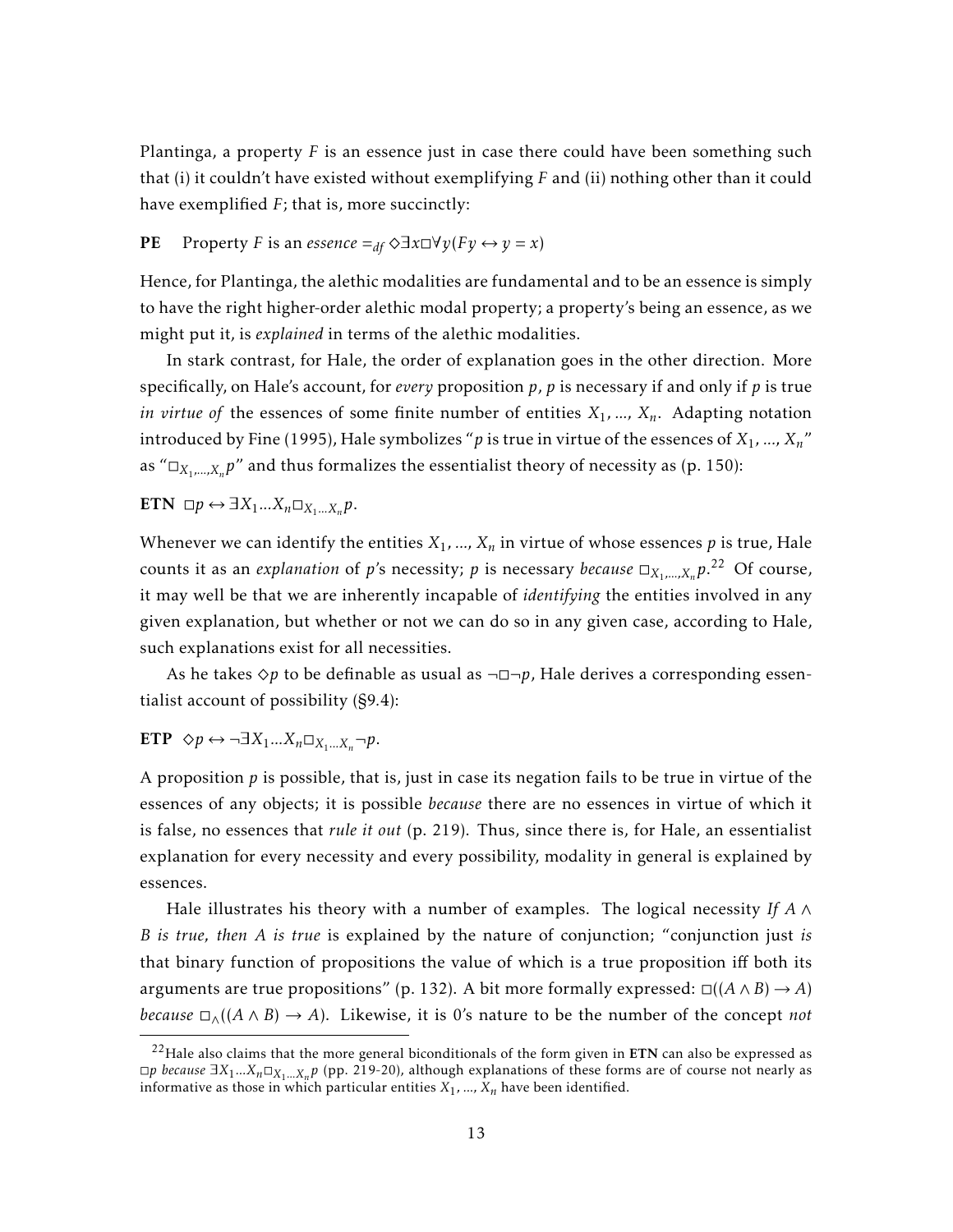*equal to itself* and it is 1's to be 0's successor; and it follows from the nature of the *lessthan* relation < that every number is less than its successor.<sup>23</sup> Hence,  $\Box(0 < 1)$  *because*  $\square_{0,1}$ ,  $\lt$  0 < 1, i.e, the necessity of 0 < 1 is explained by the natures of 0, 1, and the *less-than* relation. Finally, Aristotle's essence is to be "a human being which is distinguished from every other human being by having such-and-such an origin" (p. 151). The metaphysical necessity *Aristotle is a man* is explained by Aristotle's essence (presumably, in particular, because his origin involves his having a Y chromosome). Thus, □Man(Aristotle) *because* AristotleMan(Aristotle). Likewise, *Aristotle is a philosopher* is possible, not simply because he is, in fact, a philosopher, but *because* no essence — his own, most relevantly — rules it out, i.e., we have, for any number *<sup>n</sup>* of things, ¬∃*X*1*...XnX*<sup>1</sup> *...X<sup>n</sup>* ¬Philosopher(Aristotle). By contrast, *Aristotle is a frog is* ruled out by his essence and, hence, ¬^Frog(Aristotle) *because* Aristotle¬Frog(Aristotle) and hence because ∃*XX*¬Frog(Aristotle).

Hale is careful to avoid any misunderstandings of his thesis. Notably, the thesis is not *reductive*; Hale is not purporting to *reduce* necessity to some non-modal notion. Essences are themselves intrinsically modal and, in contrast once again to Plantinga, who *defines* essences to be properties that are essential to their bearers, for Hale, their modal character is itself fundamental and irreducible. Moreover, since, as we've seen, Hale believes he has shown that necessities are themselves necessary, the explanans  $\Box_{X_1,...,X_n} p$  in an essentialist explanation is *itself* necessary. Importantly, however, it is not the *necessity* of the explanans that is doing the explaining — that would of course render the explanation circular. Rather the explanation is supplied solely by the essences of the relevant entities *X*1*,...,Xn*. Essences thus provide what Hale calls a "*non-transmissive*" explanation of necessity (§5.5), that is, "an explanation of the form ' $\neg p$  because *q*' in which the *explanans*, *q*, is indeed necessary...but in which what explains the necessity of the explanandum is not *q*'s necessity, but its *truth simpliciter*" (p. 131). The non-transmissive character of essentialist explanations, I take it, is what gives substance to Hale's claim that, in addition to their explanatory role, essences also serve as the *source* of modality — modality, as it were, "emerges" from *de facto* (albeit necessary) truths about essences.

It follows from Hale's theory of modality that *knowledge* of modal truths is fundamentally knowledge of essences. How such knowledge is possible is addressed in the final chapter of Hale's book. (As I am focused on logical and metaphysical issues in this review, I will not offer detailed exposition or commentary on this element of Hale's theory.)

<sup>23</sup>Hale is a neo-logicist and, hence, is able to define the *less-than* relation in well-known ways in secondorder logic. That *sn* = *m* implies *n < m* follows easily in that framework plus Hume's Principle. See, in particular, §6*.*3 and the Appendix to Ch. 7.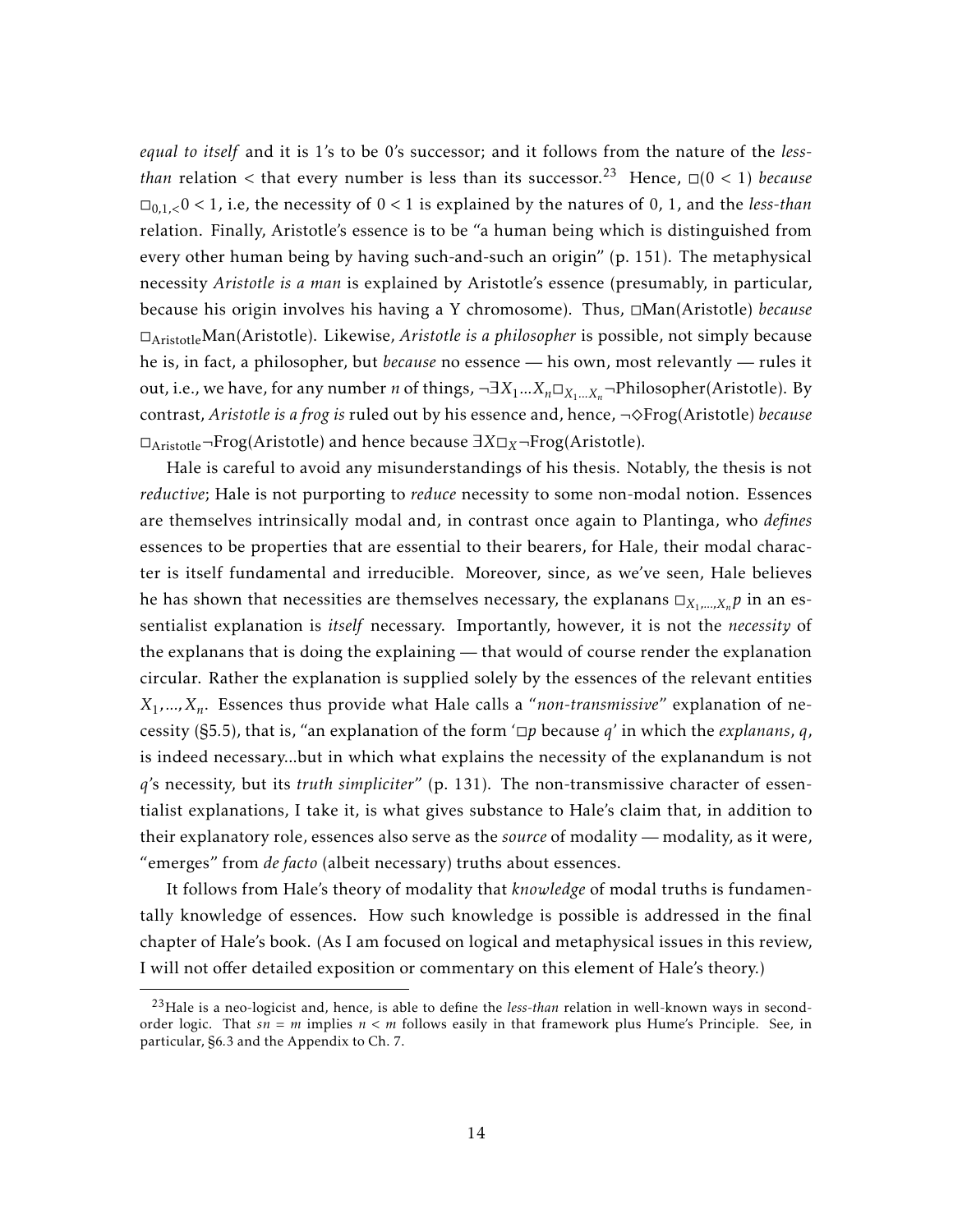### 3 A Closer Look at Hale's Essentialism

Hale's theory is remarkable in both scope and power. As one might expect of any theory that offers such a detailed, comprehensive, and provocative philosophical vision, concerns can be raised about certain elements. By my lights, the bulk of these concerns arise with regard to Hale's essentialist theory of modality. In the remainder of this review, I will discuss what strike me as the most interesting and significant.

### On the Formal Expression of Hale's Essentialist Theory

Hale makes generous use of the tools of mathematical logic to express and clarify his views and his arguments, and overall he wields them effectively. It is in the main a virtue that he is not overly taken with formality — philosophy is always center stage and, but for a few relatively short technical sections, formal details receive attention only to the extent that they bear on the substantive philosophical matters at hand.

At the same time, I think there are a few points where somewhat more attention to formal detail is warranted, particularly with regard to his essentialist theory. First, Hale's use of (only) second-order variables notwithstanding in the notation  $\Box_{X_1,\dots,X_n} p$ , the examples above make clear that the entities involved in an essentialist explanation can be first-order, higher-order, or a mix thereof. It seems to me that this can be dealt with in either of two ways. First, Hale could use metavariables  $\chi_1$ , ...,  $\chi_n$  ranging over variables of all types instead of object language variables when talking about the general form of essentialist explanations. However, in light of the point I will make in the following paragraph, this option is probably not feasible. A more promising approach would be for Hale to introduce a general type of variable that can take any type of entity as value — perhaps restricted only to contexts of the form  $\Box_{X_1,\dots,X_n} p$ . Although the prospect of such variables would be pretty starkly out of keeping with Hale's highly typed conception of properties, as far as I can see, there is nothing in principle that would prevent their introduction into his logical framework.<sup>24</sup> For simplicity, I will assume this latter approach for the remainder of this review but, for uniformity with the text, will continue to use the (strictly speaking, higher-order) variables  $X_1$ *, ...,*  $X_n$ *.* 

Second, note that ETN is not really adequate as a formal statement of Hale's essentialist theory in its full generality. Rather, ETN is simply a schema expressing the general form of a biconditional that, according to the theory, holds for each proposition *p*. But it is

 $^{24}$ In fact, Hale has in recent correspondence reported that in as yet unpublished work he argues that such variables are needed to give adequate expression to his broadly Fregean account of the connections between logico-syntactic and ontological categories.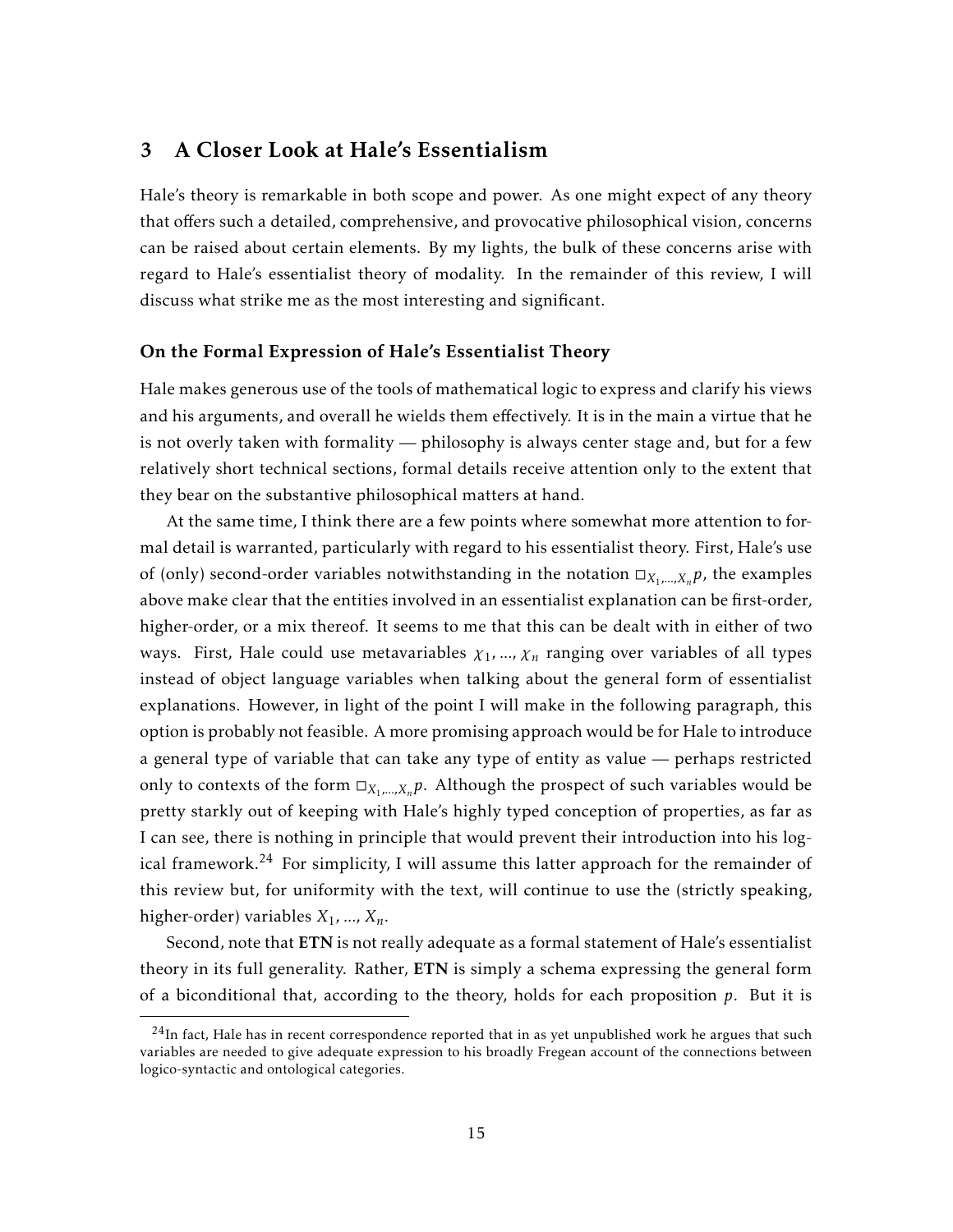not itself an expression of the theory proper; indeed, the most natural, non-schematic expression of what Hale actually has in mind by his schema seems to require an infinitary language. To see this, note that the number *n* of entities  $X_1$ , ...,  $X_n$  and, hence, the requisite number of existentially quantified variables, involved in essentialist explanations can vary arbitrarily from one explanation to another. Thus, the full, non-schematic expression of the essentialist theory of necessity in its full generality is this: for all propositions *p*, *p* is necessary just in case there is *some finite number n* of entities in virtue of whose essences *p* is true, i.e., either one, or two, or three, or ... . And that ellipsis is of course naturally expressed by means of an infinitary language (where  $\omega^+$  is  $\omega \setminus \{\varnothing\}$ ):

$$
\mathbf{ETN}_{\infty} \ \forall p(\Box p \leftrightarrow \bigvee_{n \in \omega^+} \exists X_1 ... X_n \Box_{X_1 ... X_n} p).^{25}
$$

Likewise, *p* is possible just in case its negation fails to be true in virtue of the essences of *any* finite number of things, i.e., in virtue of the essence of any one thing, or the essences of any two things, or ... . Instead of ETP, then, we have:

$$
\mathbf{ETP}_{\infty} \ \forall p(\diamond p \leftrightarrow \neg \ \bigvee_{n \in \omega^+} \exists X_1 ... X_n \Box_{X_1 ... X_n} \neg p).
$$

On the face of it, given his deep commitment to the finitary nature of properties, the use of an infinitary language and its concomitant logic might seem out of the question for Hale. However, as he's not skeptical of the infinite *per se*, this commitment is not on the face of it incompatible with his adopting an infinitary language — he could make use of the full resources of such a language for the purpose of expressing his theory formally and simply stipulate that legitimate *definitions* (of properties, individuals, etc) have to be finitely expressible.<sup>26</sup>

That said, I suspect Hale would prefer to avoid the use of an infinitary language<sup>27</sup> and the obvious move for him to make, *qua* neo-Fregean, would be to express his theory by

$$
\forall p(\Box p \leftrightarrow \bigvee_{n \in \omega^+} \exists x_1 ... x_m \Box_{x_1 ... x_m} p \lor \bigvee_{n \in \omega^+} \exists F_1 ... F_n \Box_{F_1 ... F_n} p \lor \bigvee_{n \in \omega^+} \exists x_1 ... x_m F_1 ... F_n \Box_{x_1 ... x_m F_1 ... F_n} p)
$$

That is, *p* is necessary iff it is true in virtue of the essences of some finite number of objects, or some finite number of properties, or some finite mixture of objects and properties. In a general second-order language containing *n*-place predicate variables for arbitrarily large *n*, the problem would be how to generalize the third infinitary disjunct above to the case where *p* is true in virtue of some finite mixture of objects and *relations of arbitrary arity*. Even if it can be done, the result will rather spectacularly complicated; reason enough to go with the option of general variables instead.

 $^{26}$ Infinitary logic is of course not expressively first-order but, as already noted above, the loss of a complete proof theory and the other oft-touted virtues of first-order logic appears to be a cost Hale has already paid for his preferred higher-order semantics.

<sup>&</sup>lt;sup>25</sup>To see the difficulties of expressing the theory without general variables, consider what  $ETN_{\infty}$  looks like in a standard *monadic* second-order infinitary language:

 $27$  He has subsequently confirmed this in correspondence.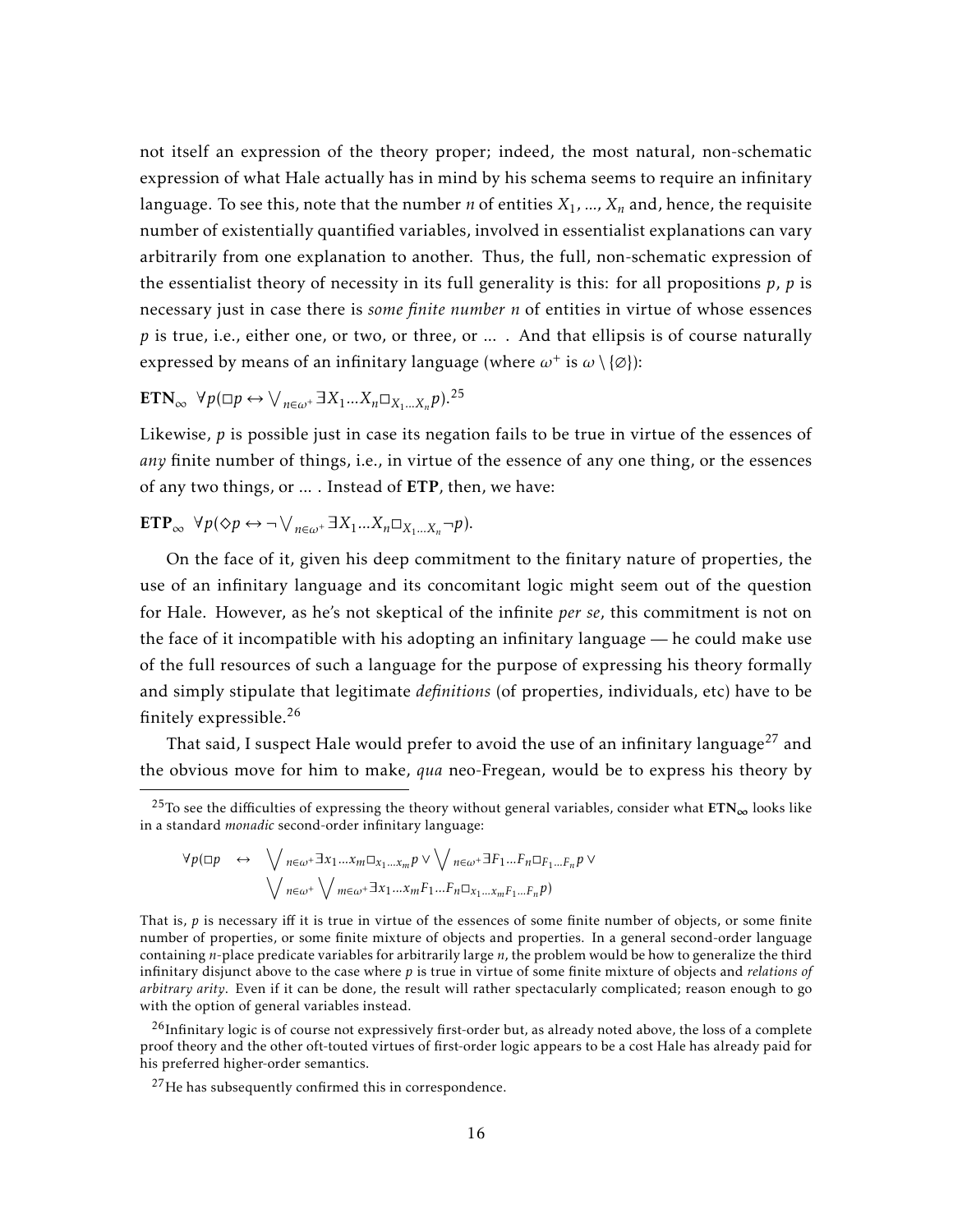quantifying explicitly over the natural numbers. But the implementation of the idea is not straightforward. As noted above, Hale borrowed the idea of a "true in virtue of the essences of" operator from Fine. However, Fine's operators are all of the form  $\Box_{\pi}$  for a single monadic predicate  $\pi$  ranging over properties of individuals. With this operator, it is possible to express a restricted version of ETN as follows (where 'N' is the *number of* operator and *N* is the property of being a natural (hence finite) number<sup>28</sup>):

### $\mathbf{ETN_N}$   $\forall p(\Box p \leftrightarrow \exists F \exists n(\forall xFx = n \land N n \land \Box_F p))$

But this of course is not sufficiently general for Hale, since entities of any type, not just individuals, can figure into an essentialist explanation. Assuming there are infinitely many types, the full expression of Hale's theory would once again require us to generalize  $ETN<sub>N</sub>$ by adding infinitely many new disjuncts on the right of the biconditional, where each new disjunct, in place of '*F*', would have a predicate of some higher type.

But even *that* would not be sufficiently general, since, as noted, Hale allows for "mixed" combinations of entities of various types to figure into a single essentialist explanation an individual and a property, for example. So as far as I can see, the only way for Hale to express his essentialist theory in a finitary language would be to add an explicit, Zermelostyle (hence, highly non-Fregean) theory of sets to his framework, one that would permit the existence of arbitrary finite sets of entities of any type:

### $\mathbf{ETN}_Z \quad \forall p(\Box p \leftrightarrow \exists s \exists n(|s| = n \land N n \land \Box_s p)$

This, in turn, in order to express membership in a set *s*, would require him to introduce either a type-free membership predicate whose first argument can take a referring expression of any type (or a general variable), or else, for each of the infinitely many types, a new membership predicate whose first argument is restricted to referring expressions of that type.

Whatever mechanisms Hale chooses for dealing with these issues, the bottom line here is that it seems there is still a non-trivial amount of (for the most part, straightforward) work to be done on the theory's formal foundations. (For simplicity, in what follows I will continue using ETN and ETP, as they suffice for purposes here and can, if necessary, be thought of as placeholders for more complete principles.)

#### Essences, Modal Logic, and Contingent Beings

The fraught and unsettled relationship between certain principles of quantified modal logic and a number of strong intuitions about contingent existence is well known and I'll

<sup>28</sup>Hale defines *N* in accordance with the standard neo-Fregean series of definitions based on a number-of operator and Hume's Principle. See in particular §§7.3-4.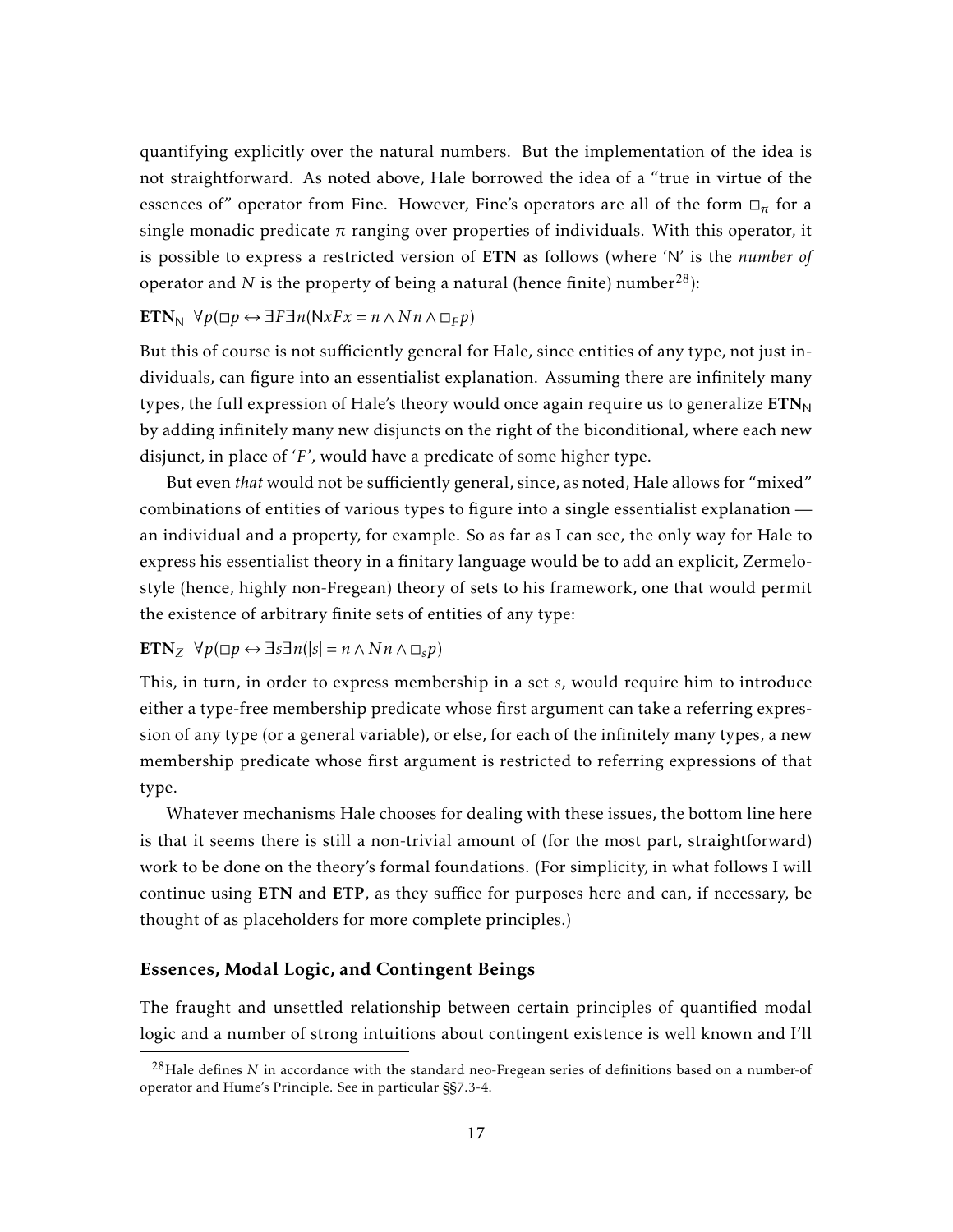not rehearse the details here. (See Menzel 2008 for a reasonably comprehensive overview.) In a nutshell, if we extend the propositional modal system S5 — Hale's preferred modal system, as noted above — with classical first-order quantification theory, a number of propositions that are starkly incompatible with strong intuitions about contingency — notably the Barcan formula  $\Diamond \exists x \phi \rightarrow \exists x \Diamond \phi$  and its converse — turn out to be logical theorems.<sup>29</sup> Here I note only that, in order to deal with this particular problem, Hale opts for a common workaround (see, e.g., Fine 1978, §3, and Turner (2005), §6), namely, to abandon classical quantification theory in favor of a free quantification theory (§9*.*2).

As I've already hinted above, rather more novel tensions with implications for S5 arise with regard to Hale's essentialist theory of modality — specifically, his essentialist theory of possibility ETP — and another of his firm philosophical commitments. As he discusses extensively in Chapter 9, Hale is a committed *contingentist*. That is, unlike *necessitists* like Linsky and Zalta (1994) and Williamson (2012), Hale accepts both that there are contingent beings — beings like Aristotle that exist but might not have — and that there could have been *other* contingent beings, i.e., things other than the ones that happen in fact to exist (p. 206).<sup>30</sup> But Hale is also a *strict* contingentist or, in the somewhat unfortunate but now fairly widespread terminology of Plantinga 1983, an "existentialist". Some contingentists — Plantinga himself, notably — believe that all properties and propositions exist necessarily. Consequently, on this view, even if Aristotle and all the objects (if any) involved in his essence had failed to exist, his essence would still have existed; at the least, there would still have been his thisness, *being Aristotle*. By contrast, Hale holds that, had Aristotle (and at least some of the objects (if any) involved in his essence) failed to exist, then Aristotle's essence would also have failed to exist (§9*.*4*.*3). More generally, following the likes of fellow strict contingentists Prior (1968, pp. 71-2), Adams (1981, §3*.*4), Fitch (1996), and Nelson (2009,  $\S6$ ),<sup>31</sup> under those unfortunate Aristotle-free circumstances, there would have been no property — whether a substantive essence or a mere thisness or any other sort of "proxy" (Bennett 2006) associated uniquely and essentially with Aristotle alone. Likewise, had Aristotle (and his essence) not existed, there would also have been no singular *propositions* directly about Aristotle, as there would have been "nothing for them to be about" (p. 225). Hence, assuming, as we have, that a possibility is just

 $^{29}$ Prior (1956) was the first to demonstrate this for the Barcan Formula. Its converse is derivable if we extend only the most basic "normal" modal system K with classical quantification theory. For detailed proofs, see Menzel (ibid.), §2*.*1.

 $30$ I borrow the terms "necessitism" and "contingentism" (and their cognates) from Williamson (ibid., p. 2), who defines the latter as the thesis (slightly weaker than I've expressed it above) that it is *possible* that there are contingent beings, ^∃*x*^¬*E*!*x*.

 $31$ Prior (1957, p. 114) also cites Peirce in this regard; see Hartshorne and Weiss 1933, p. 147.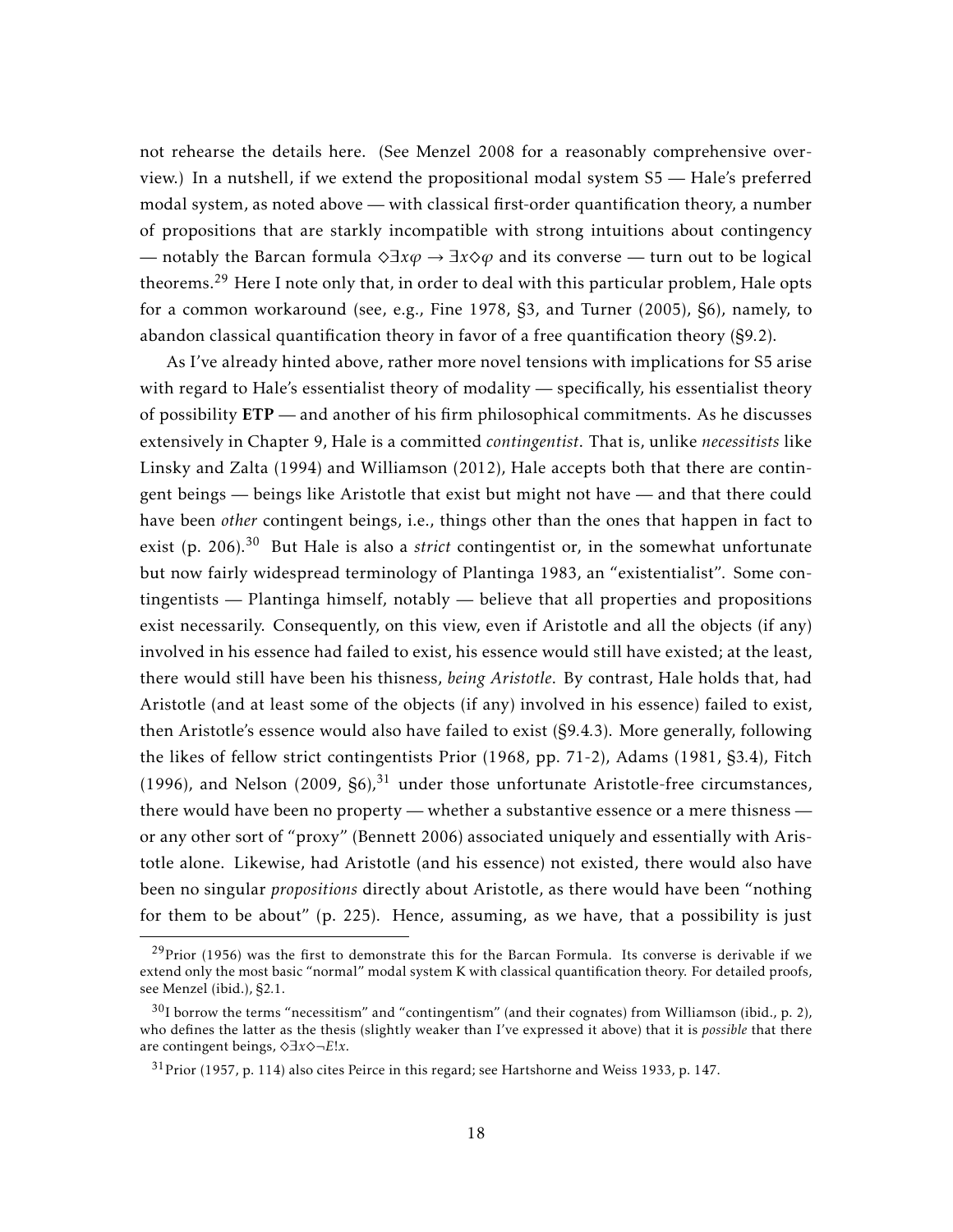a proposition that could have been true, there would have been no singular *possibilities* about Aristotle either.

Hale appeals to strict contingentism to fend off the following objection (§9.4.5). If Aristotle's nature hadn't existed, then there would have been no natures jointly *ruling out* his being a frog and, hence, by Hale's essentialist theory of possibility ETP, it would have been possible that Aristotle be a frog. Thus he writes (p. 226, my emphasis):

If Aristotle's nature had not existed, say because certain objects involved in his nature—such as his biological parents—had not existed, then Aristotle would not have existed, and *there would have been no possibilities concerning Aristotle*—it would not have been possible ... that Aristotle should have been a frog, because, had Aristotle not existed, there would have been no singular possibilities [or impossibilities<sup>32</sup>] concerning Aristotle at all. There would only have been general possibilities, to the effect that there might have existed a man with such-and-such specific characteristics, etc.

Now, Hale appears not to notice that, since he is rejecting an apparent implication of ETP, the above argument is actually a *reductio* of the principle in its current form. For, assuming the principle is meant to hold in modal contexts, it *does* appear to entail that the proposition *Possibly*, *Aristotle is a frog* holds in counterfactual situations in which Aristotle's essence (and, let us suppose for good measure, any other essence that would rule out Aristotle's being a frog) fails to exist. And Hale's response is that the objection fails because, in such counterfactual situations, there exists no such possibility as *Aristotle is a frog*. More generally put, his response is that a proposition must *exist* in a counterfactual situation if it is to be considered *possible* there, or expressed a bit more innocently,

P For all propositions *p*, necessarily, *p* is possible only if *p* exists.

ETP therefore requires two revisions if it is to incorporate principle P properly so that it can be used to rebuff the above objection. First, to incorporate principle P we need to be able to express that a proposition exists. Accordingly, let us add an existence operator *E*! to Hale's framework and assume it is appropriately axiomatized.<sup>33</sup> Second, the principle,

 $32$ It is clear from the context that Hale has this more general claim in mind — he is denying, after all, that the *de facto* impossibility *Aristotle is a frog* could have been possible, on the grounds that it doesn't exist in Aristotle-free counterfactual situations.

 $33$ The most natural way of doing so would be to allow identity statements for propositions and adapt the usual definition: *<sup>E</sup>*!*<sup>p</sup>* <sup>=</sup>*df* <sup>∃</sup>*q q* <sup>=</sup> *<sup>p</sup>*. However, Hale's modal language doesn't include propositional identities and it is not clear they could even be accommodated in his possibility semantics as it stands, as the propositional quantifiers are not objectual. However, if Hale is dubious about attributing literal existence to propositions or about this method of doing so, I believe he could follow Prior (1968, Ch. XIII) and identify *E*! with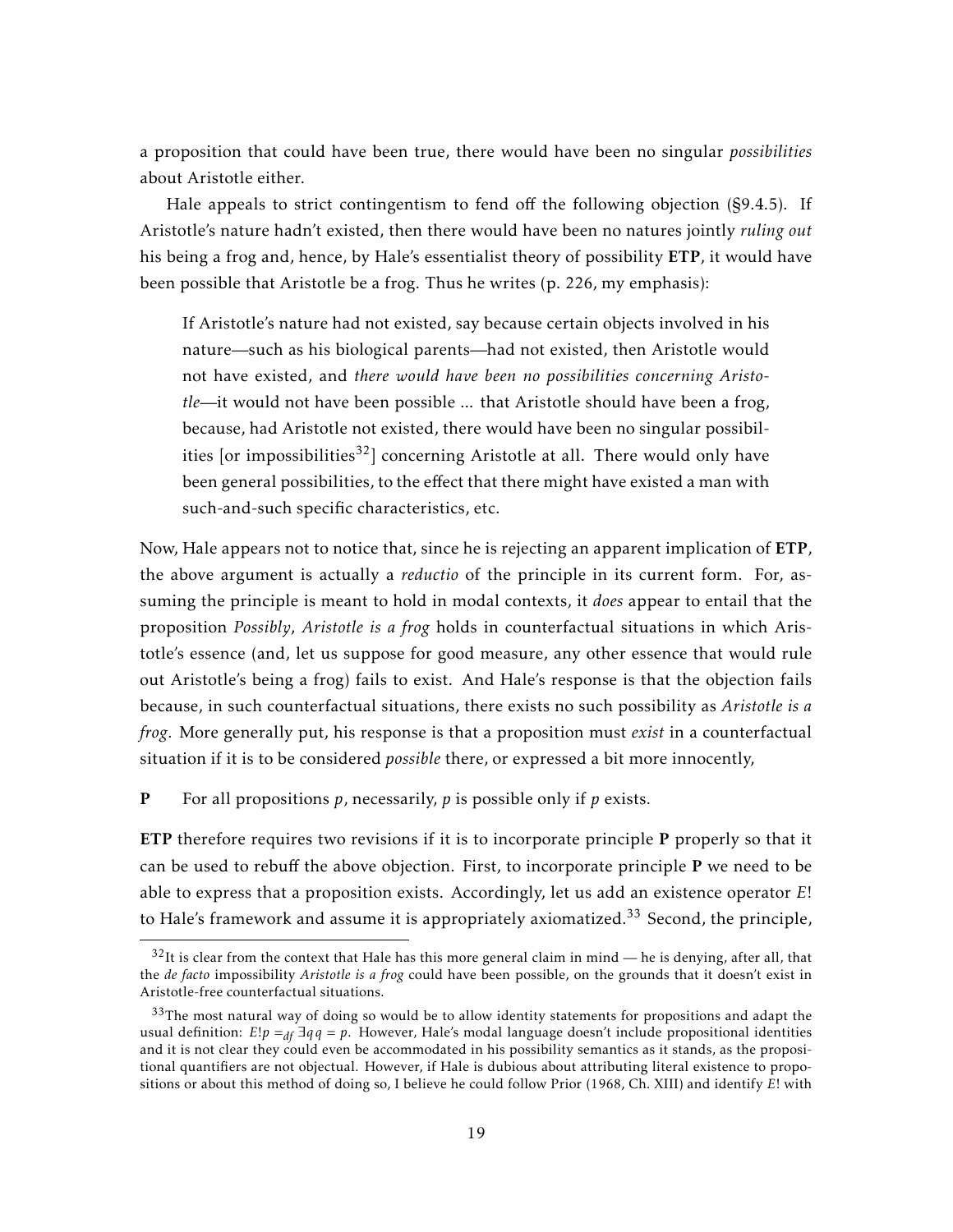so revised, needs to be explicitly necessitated, since the thesis concerns what is possible in modal contexts — in particular, in the case at hand, it is being applied to counterfactual situations in which Aristotle wouldn't have existed, so we can't understand it as a simple *de facto* biconditional. Incorporating both points, we have:

# $\mathbf{ETP'}$  □[ $\diamond p \leftrightarrow (E!p \land \neg \exists X_1 ... X_n \Box_{X_1 ... X_n} \neg p)$ ],<sup>34</sup>

that is, necessarily, a proposition *p* is possible if and only if it *exists* and is not ruled out by any existing essences. By ETP', Aristotle's being a frog now rightly turns out *not* to be possible in counterfactual circumstances in which Aristotle's essence and, hence, all singular propositions about Aristotle, fail to exist.

But there are a couple of problems with this response. First, it is unclear how Hale can account for the necessity of ETP' in terms of his essentialist theory ENT, as it is unclear in virtue of what actually existing essences the embedded proposition  $\diamond p \leftrightarrow (E!p \land p)$ ¬∃*X*<sub>1</sub>...*X*<sub>*n*</sub>□<sub>*X*<sub>1</sub>...*X<sub>n</sub>*¬*p*) might be true, for any given *p*. Second, and rather more interestingly</sub> from a logical point of view, Hale's response to the objection above is to deny that intuitive *im*possibilities like Aristotle's being a frog would have been possible if Aristotle's nature hadn't existed on the grounds that "there would have been no singular possibilities [or impossibilities] concerning Aristotle at all". But that seems equally to serve as grounds for denying that intuitive *possibilities* like Aristotle's being a philosopher would still have been possible if Aristotle's nature had failed to exist. It follows straightaway that the characteristic S5 axiom 5 fails.

In more detail, let *p* <sup>∗</sup> be the proposition *Aristotle is a philosopher* and let *q* <sup>∗</sup> be any proposition that is incompatible with the existence of Aristotle's essence — the proposition *there are no humans*, say. Then, according to Hale, had *q* <sup>∗</sup> been true, Aristotle's essence (hence Aristotle himself) wouldn't have existed and, hence, *p* <sup>∗</sup> wouldn't have existed, i.e., ¬*E*!*p* ∗ , and so, by ETP',  $p^*$  wouldn't have been possible,  $\neg \Diamond p^*$ . So, succinctly put,  $q^* \Box \rightarrow \neg \Diamond p^*$ . It follows that it's not the case that, if  $q^*$  had been true, then  $p^*$  would have been possible, ¬(*q*<sup>\*</sup> □→  $\diamond p$ <sup>\*</sup>). So, by a simple generalization,  $\exists q \neg (q \sqcup \rightarrow \diamond p^*)$  i.e.,  $\neg \forall q (q \sqcup \rightarrow \diamond p^*)$ . So by  $\mathrm{Df}\Box$  (indeed, apart from  $\mathrm{Df}\Box$ , simply by basic principles of modal logic with counterfactuals),  $\neg \Box \Diamond p^*$ . But, by ETP',  $p^*$  is possible *simpliciter*,  $\Diamond p^*$ , because it exists and, obviously, as noted earlier, no essences rule out Aristotle's being a philosopher. Hence, we

Prior's "statability" operator S, where S*p*, evaluated with regard to a counterfactual situation *w*, indicates, intuitively, that all of the properties and individuals that *p* is about or otherwise "involves" exist in *w*. As far as I can see, this move does not require reified propositions or objectual propositional quantifiers and the logical effect of the operator vis-à-vis the issue at hand is indistinguishable from that of the existence predicate.

 $34$ More exactly, if we were to make use of the infinitary solution to the issues noted above concerning ETP,  $\mathbf{ETP}_{\infty}^{\prime} \quad \Box \forall p \Box [\Diamond p \leftrightarrow (E!p \land \neg \lor_{n \in \omega^+} \exists X_1 ... X_n \Box_{X_1 ... X_n} \neg p)].$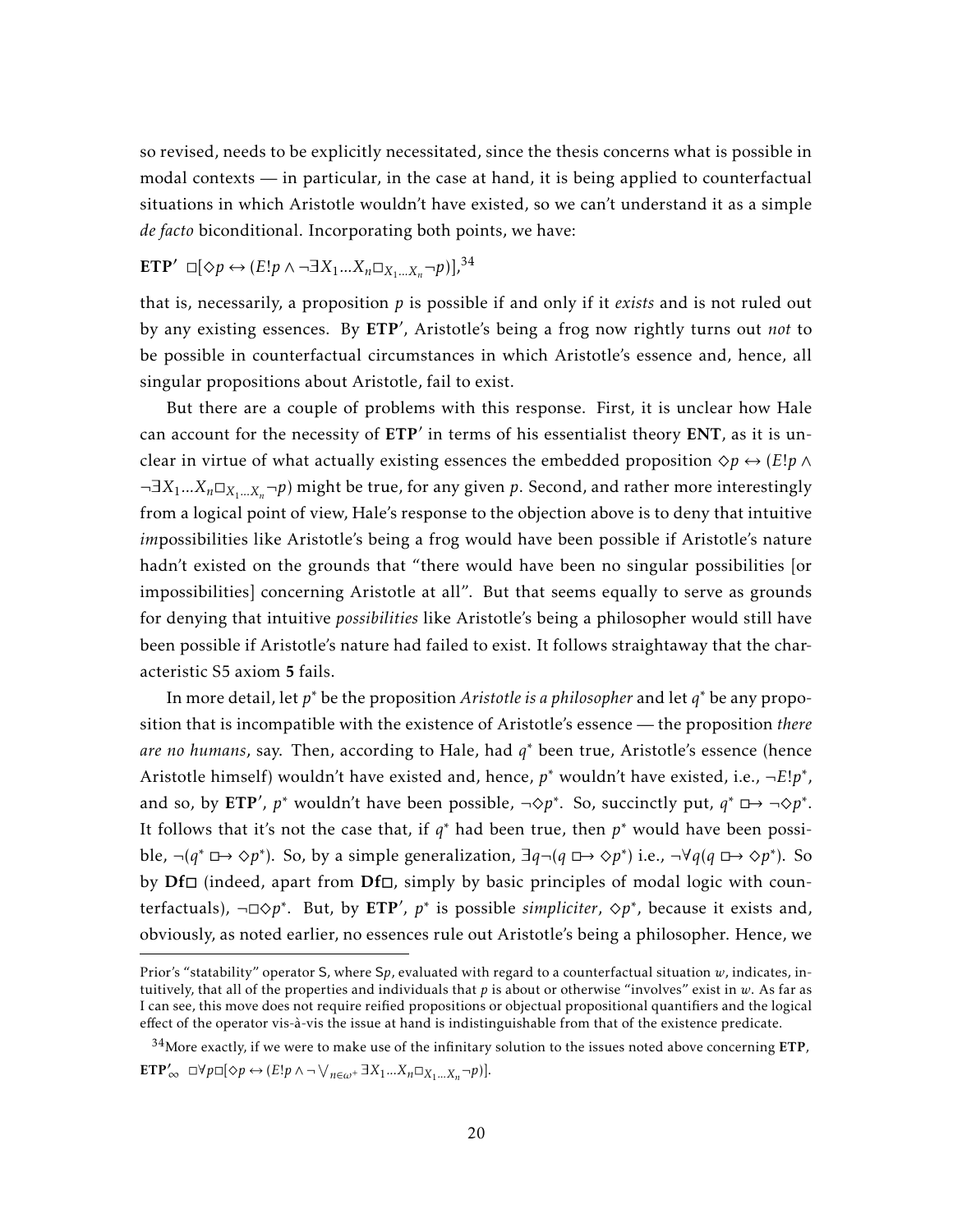have  $\diamond p^* \land \neg \Box \diamond p^*$ , i.e.,  $\neg(\diamond p^* \to \Box \diamond p^*)$ . So it appears that axiom **5** fails in general in Hale's theory, given his strict contingentism and the modified essentialist theory of possibility ETP' that his contingentism requires.

It is illuminating to reflect on Hale's situation vis-à-vis that of his fellow strict contingentists Prior, Adams, Fitch, and Nelson. All four arrived at arguments similar to the one above and, hence, bit the bullet and abandoned the  $55<sup>35</sup>$  Prior, however, argued that strict contingentism entails far more radical revisions to classical modal logic: not only does S5 fail, so too does the usual modal equivalence

 $\Box$ /◇  $\Box$ *ϕ* ↔ ¬◇¬*ϕ*.

Specifically, Prior argued (1957, pp. 48-9) that, not only is it not possible that Aristotle fail to exist,  $\neg \Diamond \neg E$ !*a*, but that its impossibility is a *logical* truth. The crux of the argument is a metaphysical principle — hence, for Prior, a logical principle — even stronger than P, viz.,

T For all propositions *p*, necessarily, *p* is true only if *p* exists.

Suppose then, in particular, that the proposition  $\neg E$ !*a* that Aristotle doesn't exist is true with respect to a world *w*. Then by principle T, it exists at *w*. But, by strict contingentism, since it's a singular proposition about Aristotle, it can exist at *w* only if Aristotle does as well, i.e., only if *E!a*, contradicting our assumption that  $\neg E$ !*a*. Hence,  $\neg E$ !*a* is not true at any world,  $\neg \Diamond \neg E$ !*a* However, one cannot infer from this that Aristotle's existence is necessary,  $\Box E$ !*a*, i.e., that *E*!*a* is true at all worlds. So we must abandon the equivalence  $\square/\diamondsuit$ .<sup>36</sup>

Adams (1981) side-stepped Prior's argument by introducing his influential distinction between truth *in* a world and truth *at* a world.<sup>37</sup> Specifically, Adams resolved the apparent clash between strict contingentism and our strong modal intuitions about possible nonexistence by distinguishing between two different "perspectives" — *internal* and *external* from which a proposition's truth value can be determined with respect to a possible world: from a perspective *within* an Aristotle-free world *w*, the proposition *Aristotle doesn't exist* does not itself exist and, hence, from that perspective, cannot be true; it is not true *in w*; this was Prior's perspective. However, from an *external* perspective in the actual world, the proposition in question both exists and quite correctly *characterizes w*; it is true *at w*.

<sup>35</sup>See Prior (1957, Ch. V; 1968, Ch. XIII), Adams (1981, p. 30), and Nelson (2009, pp. 143-5); Nelson, I should note, in as yet unpublished work, has recanted on this point and no longer thinks strict contingentism is incompatible with 5. Fitch (op. cit., p. 68) does not reject 5 *per se* but, rather, the corresponding semantic condition (given reflexivity) of symmetry on worlds.

 $36$  For a fairly detailed critical examination of Prior's modal logic Q, see Menzel 1991, §2.

<sup>37</sup>This is also essentially the distinction between the *inner* and *outer* senses of truth introduced in Fine 1985, p. 163.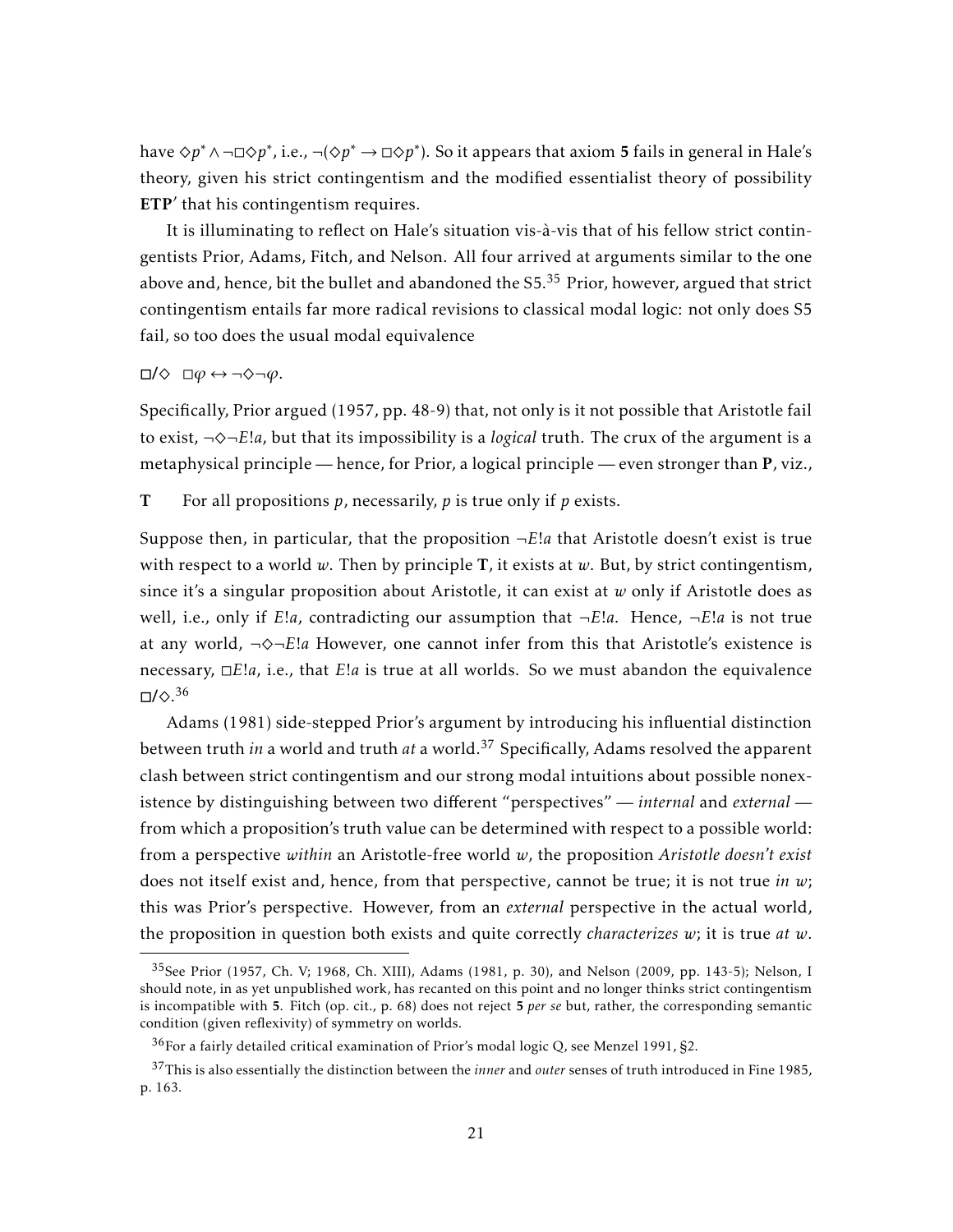Cashing modal truth in terms of truth *in* a world, then, Prior's principle T is valid; in terms of truth *at* a world, though, it is not. So by basing the determination of truth values for propositions on truth *at* a world, the strict contingentist can in good faith reject principle T, at least with regard to negative existentials like  $\neg E \cdot a$ , and the equivalence  $\Box / \Diamond$  is restored.<sup>38</sup>

Interestingly, though, despite having introduced this distinction, Adams and, following him, Fitch and Nelson (albeit for different reasons<sup>39</sup>) did not apply the distinction to *modal* propositions; rather, for them, the truth value of a modal proposition for a world *w* is still determined from a perspective within  $w$ , i.e., for them, principle  $T$  still held for modal propositions. It follows immediately that a proposition must exist at a world in order to be possible there.<sup>40</sup> Hence, all three philosophers continued to accept principle P. Accordingly, in particular, for them, all singular modal propositions about Aristotle — notably, *Aristotle could have been a philosopher,*  $\diamond p^\ast$  — are false with respect to Aristotle-free worlds in virtue of their nonexistence there. So, although they salvage Aristotle's nonexistence vis-á-vis Aristotle-free worlds via the truth-in/truth-at distinction, not so his possible career as a philosopher. The characteristic axiom 5 of the system S5 is thus still invalid; we have  $\diamond p^*$  but not  $\Box \diamond p^*$ .

However, as Turner (2005, p. 205) cogently points out, there seems no more reason for Adams, Fitch, and Nelson to adopt an internal perspective with respect to modal propositions than there is for doing so with respect to negative existentials. For, from the perspective of the actual world, just as we "see" that ¬*E*!*a* characterizes an Aristotle-free world *w* in virtue of Aristotle's absence there, so too we see that  $\diamond p^\ast$  characterizes  $w$  simply in virtue of the truth *simpliciter* of *p* <sup>∗</sup> *here* and, hence, at some world.<sup>41</sup> The strict contingentist can thereby sail neatly between the Scylla of necessitism (or Plantingian haecceitism) and the

<sup>38</sup>It's *necessitation* in fact remains invalid in Adams' system; see Menzel 2008 §4.2.2.2 for details.

<sup>&</sup>lt;sup>39</sup>In Adams' case, at least, the reason for this appears simply to be that he took the logical form of modalized atomic propositions like *Possibly*, *Aristotle is a philosopher* to be *predications* (see Adams 1981, pp. 28-9) and, hence, given the "serious actualism" principle that, necessarily, exemplification entails existence, can't be true in worlds in which the subjects of the predication fail to exist. (For more on serious actualism, see (Plantinga 1983, Hinchliff 1989 Bergman 1996, and Hudson 1997.) In Menzel 1993 (fn 29) it is suggested that Adams might not have taken this course if he'd made use of a language with complex predicates in which is to possible to distinguish the logical form of a modalized atomic proposition like *Possibly, Aristotle is a philosopher*, ^*P a*, from that of the corresponding predication *Aristotle is such that, possibly, he is a philosopher*,  $[\lambda x \Diamond P x]a$ . Fitch (ibid., pp. 67ff), by contrast, seemed to base his own choice to evaluate modal propositions in term of truth *in* a world on the idea that what is possible at a given world "depends" on what is actual there.

<sup>40</sup>In somewhat more detail: presumably, a proposition *p* is possible at a world only if the modal proposition  $\Diamond p$  is true there and hence, given T for modal propositions, only if  $\Diamond p$  exists there. But, by strict contingentism,  $\Diamond p$  exists there only if *p* does. Hence *p* is possible at a world only if it exists there.

 $^{41}$ Menzel 1991, fn 33 provides a succinct version of Turner's argument and its logical implications are developed explicitly in Menzel 1993, pp. 130-33.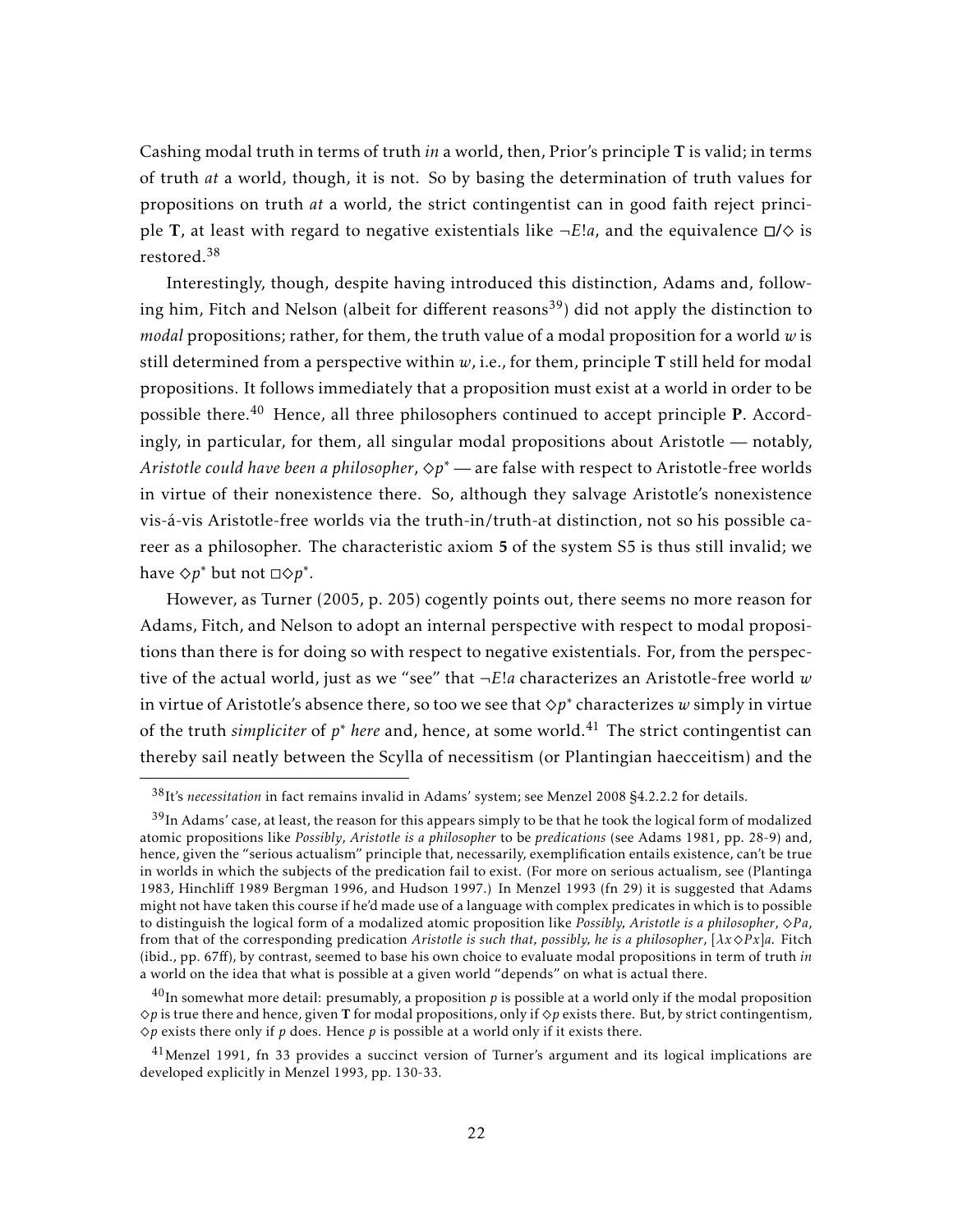Charybdis of a crippled modal logic. She can acknowledge that, if Aristotle's nature hadn't existed, there would have been no singular possibilities about Aristotle, in the sense that no singular propositions about him would have *existed*; at the same time, by specifying the truth conditions for propositions in terms of truth *at* a world in accordance with Turner's insight, one can assert that singular propositions about Aristotle would nonetheless have been *possible* — notably all those, like *p* ∗ , that are true *simpliciter*.

Now, importantly, it seems to me that Hale could incorporate the "external" perspective into his possibility semantics<sup>42</sup> and, under that semantics, he could quell the threat that contingent possibilities raised for his argument (sketched in Part 1 above) for the validity of S5 under his counterfactual definition  $Df\Box$  of necessity. However, his essentialist theory of possibility appears to *force* the internal perspective. For, on his essentialist theory, what is possible with respect to a world (or, more generally, counterfactual situation) *w* is always determined entirely by the essences that happen to exist *in w*. The addition of the existence requirement in  $ETP'$  in order to avoid the original problem — that Aristotle's being a frog would have been possible if Aristotle's essence hadn't existed — thus appears unavoidable. But, as pointed out above, this revision appears to entail the invalidity of the 5 axiom.

The existence requirement could be avoided, of course, if one were allowed, in any modal context, to quantify, not just over all of the essences there are in that context but all "possible" essences as well, i.e., more exactly, if, instead of ETP', we replaced ETP with

# $\mathbf{ETP''} \square [\diamond p \leftrightarrow \square \neg \exists X_1 ... X_n \square_{X_1 ... X_n} \neg p].$

But, as Hale himself recognizes (§9*.*4*.*1), this seems to undermine the essentialist theory altogether, as it would seem that any attempt to explain the new necessity operator in terms of existing essences (in accordance with ETN) would be bound to fail. So the joint incompatibility of Hale's strict contingentism, his essentialist theory of possibility ETP', and the modal system S5 appears to me to be unavoidable.

I cannot see that Hale has any clear path to the resolution of this incompatibility. But how serious, after all, is it? Although Hale seems to be quite firmly attached to S5 and appeals to the necessity of the alethic modalities at several points in his presentation, his overall theory would likely remain largely intact if the 5 axiom were not available to him in its full generality. Perhaps then he should simply follow the example set by Prior here.

 $^{42}$ Specifically: in Hale's semantics, as noted in fn 11, possibilities are, in effect, partial truth value assignments on the set of formulas that meet certain conditions. Although Hale only defines the semantics explicitly for propositional modal languages in his book, I cannot see that there would be any problem in baking the notion of truth *at* a possibility into the semantics in a way that verifies S5 by allowing, e.g., conjunctions of the form ¬*E*!*a*∧ ^*P a* — expressing that object *a* doesn't exists but is nonetheless possibly *P* — to take a value of 1 at some worlds (and 0 at none in which  $\neg E!a$  is true) if *Pa* is true at any world.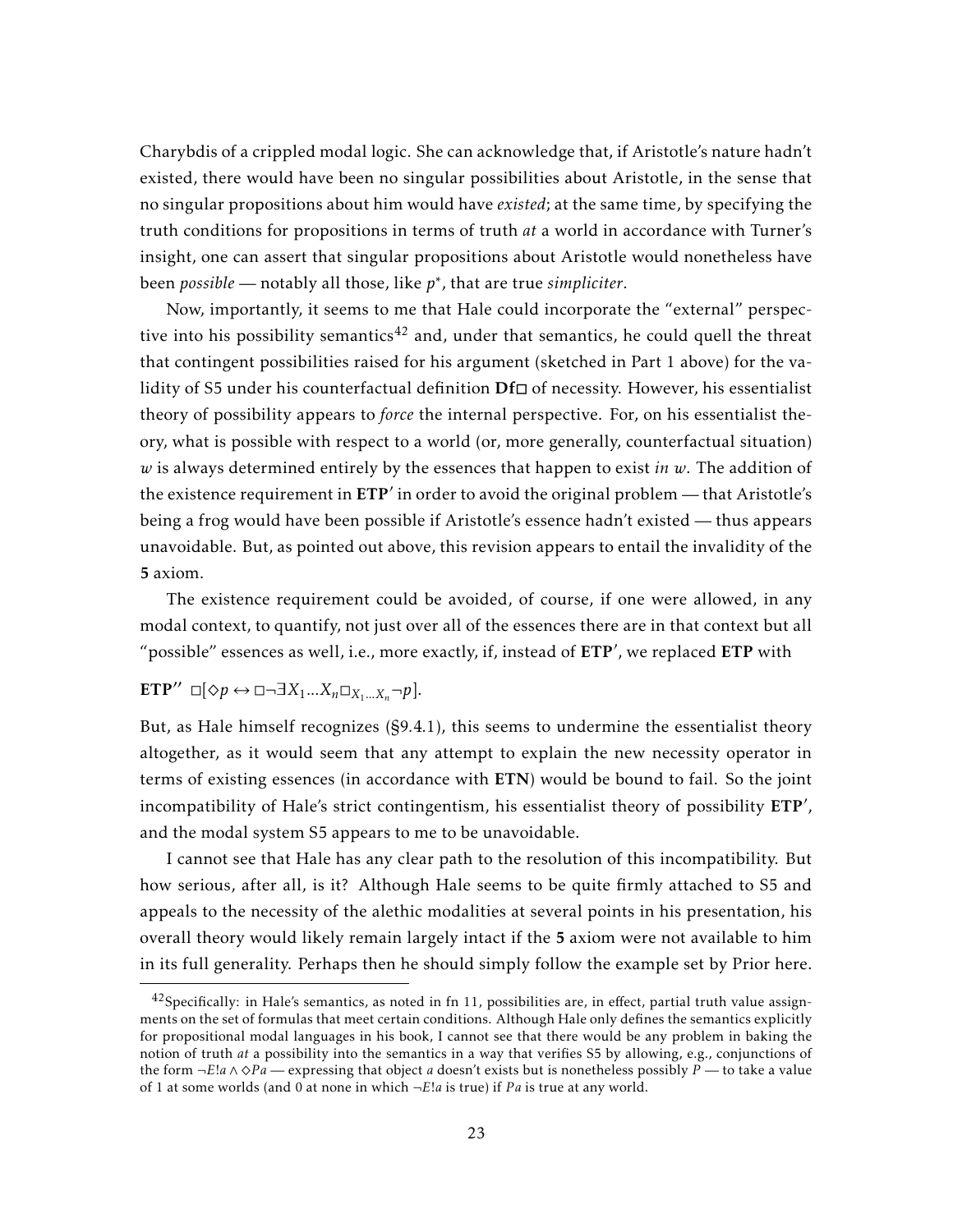For Prior, logic was the servant of metaphysics, not the other way around. Uncomfortable as the implications of the latter might be for the former, they must simply be met with a stiff upper lip (and, preferably, some arguments to suggest that the resulting implications aren't so bad after all). Hale's attitude about the loss of S5 — assuming, as it seems to me, it is not essential to his theory — should perhaps be the same: the necessities and possibilities there would have been under different circumstances are determined entirely by the *essences* there would have been under those circumstances. A consequence of this conceptual truth is that not every actual possibility would have been possible had things been otherwise, and our logic must therefore simply be made to reflect this remarkable metaphysical discovery.

## Closing Remark

Despite my reservations about a number of the finer points of Hale's vision, I would be utterly remiss not to express how much I admire his book, how much I enjoyed studying it, and how very much I learned from it; wrestling with its sophisticated and erudite arguments was a deeply rewarding experience for me. And to say that I wrestled with it is by no means to imply that the book is tough going. To the contrary, it is a scintillating read; arguments are laid out with remarkable clarity, style, and rigor, proposals are developed and defended in assiduous and sparkling detail, and nearly every page is marked by Hale's seemingly limitless philosophical energy and ingenuity. I cannot recommend the book highly enough; indeed I consider it required reading for anyone whose work extends at all into ontology, the philosophy of language, or the philosophy of logic and mathematics.

*Texas A&M University College Station, TX 77843-4237 cmenzel@tamu.edu*

### References

Robert Adams. Primitive thisness and primitive identity. *Journal of Philosophy*, 76:5–26, 1979.

Robert Adams. Actualism and thisness. *Synthese*, 49:3–41, 1981.

Karen Bennett. Proxy actualism. *Philosophical Studies*, 129:263–294, 2006.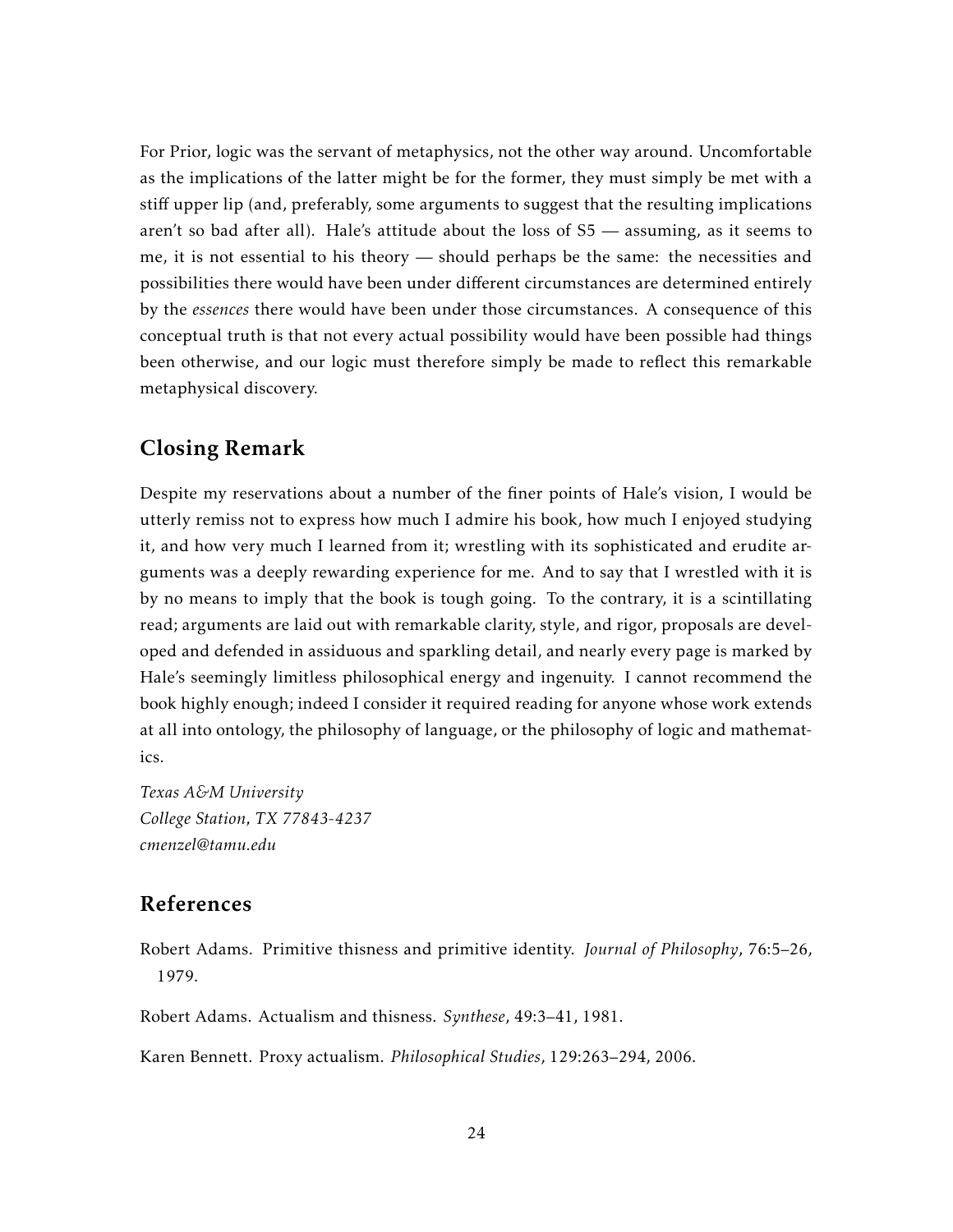- Michael Bergman. A New Argument from Actualism to Serious Actualism. *Nous*, 30(3): 356–359, September 1996.
- Frank Drake. *Set Theory: An Introduction to Large Cardinals*. Amsterdam: North Holland, 1974.
- Herbert Enderton. *A Mathematical Introduction to Logic*. Academic Press, San Diego, 2nd edition, 2001.
- Kit Fine. Vagueness, truth and logic. *Synthése*, 30(3/4):265–300, 1975.
- Kit Fine. Model theory for modal logic, part I the de re/de dicto distinction. *Journal of Philosophical Logic*, 7(2):125–156, 1978.
- Kit Fine. Plantinga on the reduction of possibilist discourse. In James Tomberlin and Peter van Inwagen, editors, *Alvin Plantinga*, Reidel Profiles Series (Book 5), pages 145–186. Dordrecht: D. Reidel, 1985.
- Kit Fine. The logic of essence. *Journal of Philosophical Logic*, 24(3):241–273, 1995.
- G W Fitch. In defense of aristotelian actualism. *Philosophical Perspectives*, 10:53–71, 1996.
- Bob Hale. Second-order logic: Properties, semantics, and existential commitments. *Synthese*, forthcoming.
- Charles Hartshorne and Paul Weiss, editors. *Collected Papers of Charles Sanders Peirce*, volume IV. Cambridge, Mass: Harvard University Press, 1933.
- Mark Hinchliff. Plantinga's defense of serious actualism. *Analysis*, 49(4):182–185, 1989.
- Hud Hudson. On a new argument from actualism to serious actualism. *Nous*, 31(4):520– 524, 1997.
- Lloyd Humberstone. From worlds to possibilities. *Journal of Philosophical Logic*, 10(2): 313–339, 1981.
- J. A. W. Kamp. Two theories about adjectives. In E. L. Keenan, editor, *Formal Semantics of Natural Language*, pages 123–155. Cambridge University Press, 1975.
- David Lewis. *Counterfactuals*. Cambridge, Mass: Harvard University Press, 1973.
- David Lewis. *On The Plurality of Worlds*. New York: Oxford University Press, 1986.
- Per Lindström. On extensions of elementary logic. *Theoria*, 35(1):1–11, 1969.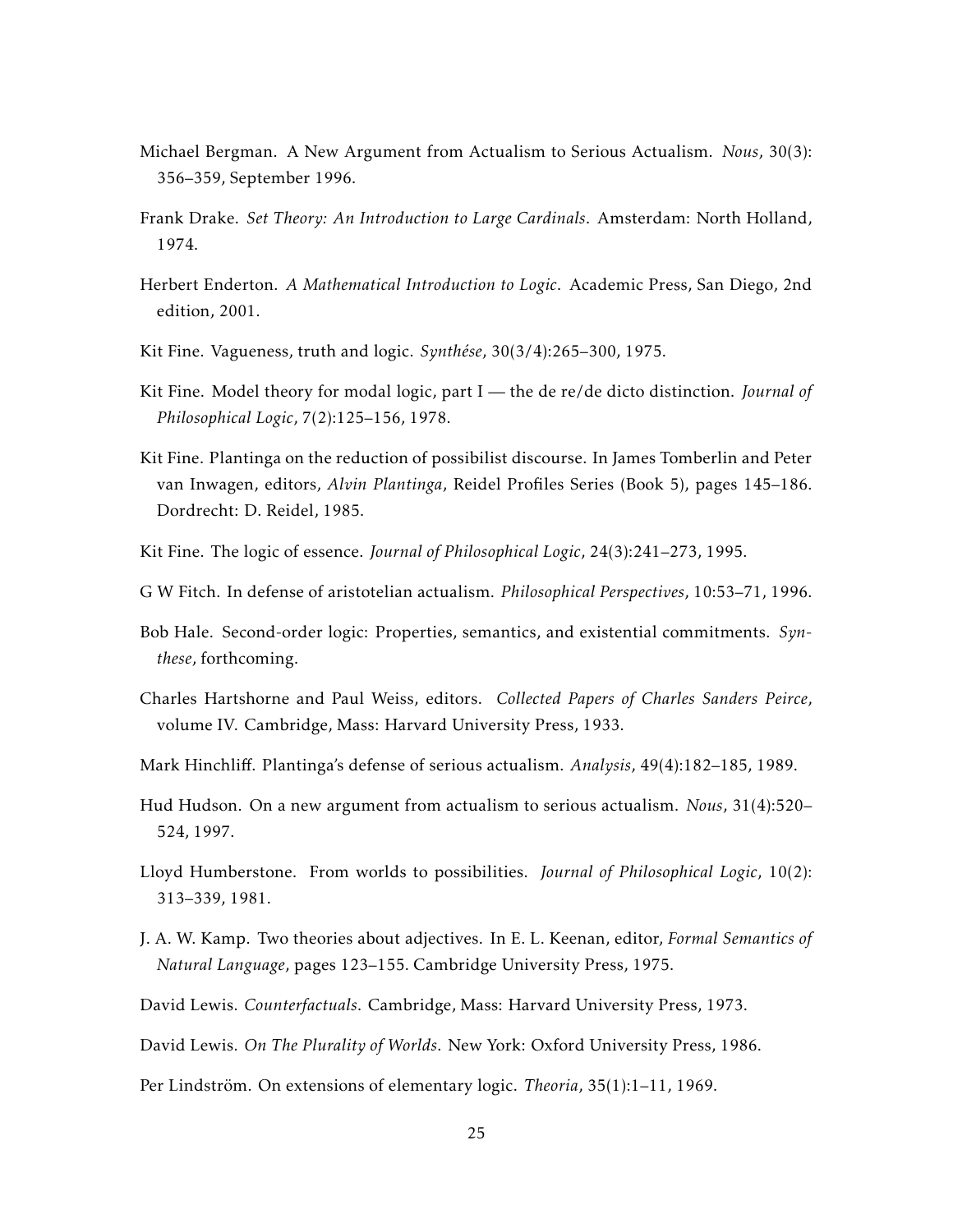- Bernard Linsky and Edward Zalta. In defense of the simplest quantified modal logic. In James Tomberlin, editor, *Philosophical Perspectives 8: Logic and Language*, pages 431–458. Atascadero: Ridgeview Publishing Co., 1994.
- Maria Manzano. *Extensions of First Order Logic*. Cambridge University Press, New York, 1996.
- Ian McFetridge. Logical necessity: Some issues. In J. Haldane and R. Scruton, editors, *Logical Necessity & Other Essays by I. G. McFetridge*, chapter VIII, pages 135–154. London: Aristotelian Society, 1990.
- Christopher Menzel. The true modal logic. *Journal of Philosophical Logic*, 20(4):331–374, 1991.
- Christopher Menzel. Singular propositions and modal logic. *Philosophical Topics*, 21(2): 113–148, 1993.
- Christopher Menzel. Actualism. In Edward N. Zalta, editor, *Stanford Encyclopedia of Philosophy (Winter 2008 Edition)*. Stanford University, 2008. URL http://plato.stanford.edu/archives/win2008/entries/actualism.
- Michael Nelson. The contingency of existence. In L. M. Jorgensen and S. Newlands, editors, *Metaphysics and the Good: Themes from the Philosophy of Robert Adams*, chapter 3, pages 95–155. Oxford University Press, 2009.
- Charles Parsons. *Mathematics in Philosophy: Selected Essays*. New York: Cornell University Press, 1983.
- Alvin Plantinga. Actualism and possible worlds. In Michael Loux, editor, *The Possible and the Actual*, pages 253–273. Ithaca: Cornell University Press, 1979.
- Alvin Plantinga. On existentialism. *Philosophical Studies*, 44:1–20, 1983.
- A N Prior. *Time and Modality*. Oxford: Clarendon Press, 1957.
- Arthur Prior. Modality and quantification in S5. *The Journal of Symbolic Logic*, 21:60–62, 1956.
- Arthur Prior. *Papers on Time and Tense*. Oxford University Press, Oxford, 1968.
- W. V. Quine. Two dogmas of empiricism. *Philosophical Review*, 60(1):20–43, 1951.